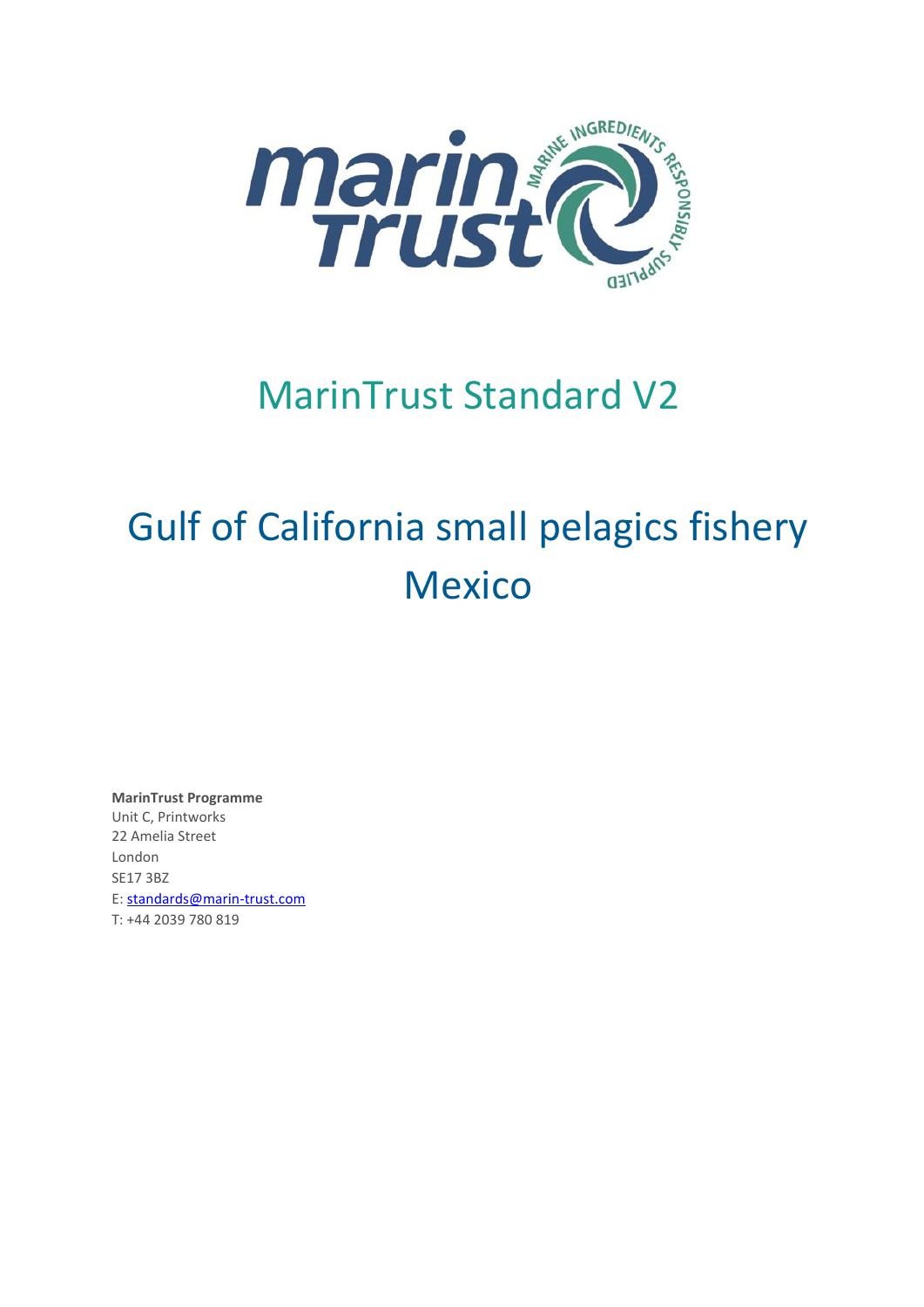

# Table 1 Application details and summary of the assessment outcome

| Application details and summary of the assessment outcome              |                         |                        |                                                                                                                                      |  |                                                                                                 |
|------------------------------------------------------------------------|-------------------------|------------------------|--------------------------------------------------------------------------------------------------------------------------------------|--|-------------------------------------------------------------------------------------------------|
| Name: Sardinas de Sonora S.A. de C. V, Guaymas Protein, Maz Industrial |                         |                        |                                                                                                                                      |  |                                                                                                 |
| Address:                                                               |                         |                        |                                                                                                                                      |  |                                                                                                 |
| <b>Country: Mexico</b>                                                 |                         | Zip:                   |                                                                                                                                      |  |                                                                                                 |
| Tel. No.                                                               |                         | Fax. No.               |                                                                                                                                      |  |                                                                                                 |
| <b>Email address:</b>                                                  |                         | <b>Applicant Code</b>  |                                                                                                                                      |  |                                                                                                 |
| <b>Key Contact:</b>                                                    |                         | Title:                 |                                                                                                                                      |  |                                                                                                 |
| <b>Certification Body Details</b>                                      |                         |                        |                                                                                                                                      |  |                                                                                                 |
| <b>Name of Certification Body:</b>                                     |                         |                        | <b>Global Trust Certification</b>                                                                                                    |  |                                                                                                 |
| <b>Assessor Name</b>                                                   | <b>CB Peer Reviewer</b> | <b>Assessment Days</b> |                                                                                                                                      |  | Initial/Surveillance/Re-approval                                                                |
| Virginia Polonio                                                       | Geraldine Criquet       |                        | 3                                                                                                                                    |  | Surveillance 2                                                                                  |
| <b>Assessment Period</b><br>To October 2021                            |                         |                        |                                                                                                                                      |  |                                                                                                 |
|                                                                        |                         |                        |                                                                                                                                      |  |                                                                                                 |
| <b>Scope Details</b>                                                   |                         |                        |                                                                                                                                      |  |                                                                                                 |
| <b>Management Authority (Country/State)</b>                            |                         |                        |                                                                                                                                      |  | Secretariat of Agriculture, Livestock, Rural Development,<br>Fisheries and Food SAGARPA, Mexico |
| <b>Main Species</b>                                                    |                         |                        | Thread Herring (Opisthonema spp)                                                                                                     |  | Monterrey (Pacific) sardine (S. sagax)                                                          |
| <b>Fishery Location</b>                                                |                         |                        | Eastern Central Pacific FAO 77: Baja California, México                                                                              |  |                                                                                                 |
| <b>Gear Type(s)</b>                                                    |                         |                        | <b>Purse Seine</b>                                                                                                                   |  |                                                                                                 |
| <b>Outcome of Assessment</b>                                           |                         |                        |                                                                                                                                      |  |                                                                                                 |
| <b>Overall Outcome</b>                                                 |                         |                        | PASS when sardine is included as category A                                                                                          |  |                                                                                                 |
| <b>Clauses Failed</b>                                                  |                         |                        | MSC VT3 verification MAZ industrial vessel list MSC<br>MSC VT4 Sardine (Sardinops sagax) not covered by P1<br>requires MT assessment |  |                                                                                                 |
| <b>CB Peer Review Evaluation</b>                                       |                         |                        | Approve                                                                                                                              |  |                                                                                                 |
| <b>Fishery Assessment Peer Review Group Evaluation</b>                 |                         |                        | Approve see Peer Review report                                                                                                       |  |                                                                                                 |
| Recommendation                                                         |                         |                        | <b>PASS</b>                                                                                                                          |  |                                                                                                 |

Marine Ingredients Certifications Ltd (09357209) | Doc FISH2- Issued February 2021 – Version 2.1 | Approved by Libby Woodhatch Controlled Copy- No unauthorised copying or alteration permitted **© Marine Ingredients Certifications Ltd., for authorised use only**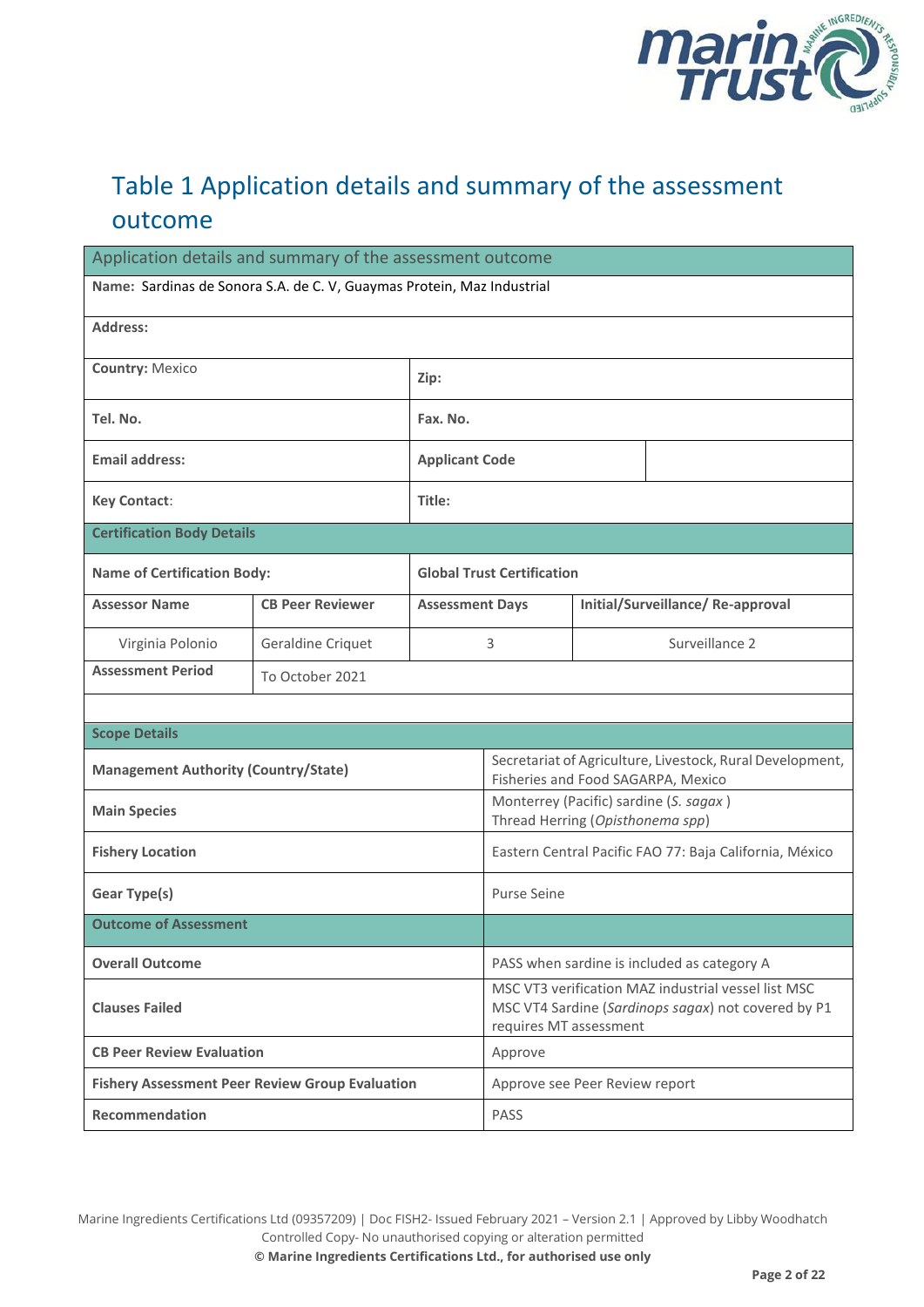

# Table 2. Assessment Determination

#### **Assessment Determination**

If any species is categorised as Endangered or Critically Endangered on IUCN's Red List, or if it appears in the CITES appendices, it cannot be approved for use as Marin Trust raw material. Pacific sardine (*Sardinops sagax*) and Thread herring (*Opisthonema spp*); do not appear as Endangered or Critically Endangered on IUCN's Red List, nor does it appear in CITES; therefore, the two main species are eligible for approval for use as Marin Trust Whole-fish raw material.

Small pelagic species being assessed in this surveillance audit are Californian anchovy/Anchoveta, Monterey (Pacific) Sardine, Thread Herring, Mackerel, Bocona Sardine, Japanese Sardine and Leatherjackets. Within the species which represents more than 5 % of the total catches, two species, Monterey Sardine and Thread Herring are fall under Category A because they are managed under a Fishery Management Plan, while the rest of the species are assessed under Category C and D as they represent less than 5% of the total catch and they are actively or passively managed under the Fisheries Management Plan (FMP) for small pelagics. Despite the category in which the species were assessed, all seven species were assessed accordingly and passed.

This surveillance audit presents some difference in respect to the previous process used in assessing the fishery. This Surveillance 2 has been done following the Verification process tool developed by Marin Trust (https://www.marin-trust.com/news/marintrust-unveils-new-verification-tool-fishmeal-plants-claiming-bereceiving-msc-certified).

As per guidelines, when the verification tool is used to evaluate a fishery against Marin Trust Fisheries standard V2.0 the clauses M and F are not scored as they are already assessed and scored in the relevant MSC report.

In the case of this fishery the relevant MSC certified fisheries are:

- Southern Gulf of California Thread Herring; the fishery was certified in 2016. The fourth surveillance audit was posted on October 2021 and currently the fishery is under re-assessment. The target species assessed under P1 is a thread herring stock complex (*Opisthonema spp.),* made up of three subspecies (*O. libertate, O. medirastre and O. bulleri*), or sardina crinuda and arenque de hebra in Spanish. Caught by purse seines in n the Mexican territorial waters of the states of Sinaloa and Nayarit, Mexico.
- Small Pelagic fishery in Sonora (Gulf of California); the fishery was certified in 2011. The first reassessment was performed in 2016 and currently the  $3<sup>rd</sup>$  surveillance audit was posted on November 1<sup>st</sup>. The target species are Northern/Central Gulf of California Pacific sardine (Sardinops sagax) and Northern/Central Gulf of California thread herring complex (*Opisthonema spp.*)

Both fisheries have one of the main species in common and the fleets operates in the same area. Therefore, as per guidance, in this report the main species classified as category A have been included in the report as MSC verification elements and the species classified as C and D have been included in whole fish report where applicable as usual in the whole fish reports.

As mentioned above, general clauses are not evaluated in this surveillance as they are part of the MSC verification tool and there is no need to re-assess the management plan or impact on the ecosystem as these clauses are included in the Principle 2 and P3 of the MSC certified fisheries. In both MSC fisheries certificate P2 and P3 meet the requirement and they have an overall score >80. Having that in mind, the assessor can assume that all the M and F clauses are met for this fishery.

The assessor recommends the approval of Pacific sardine (*Sardinops sagax*) as category A species and Thread herring (*Opisthonema spp*) as MSC VT. Mackerel (*Scomber japonicus*) as category C and Anchoveta (*Engraulis mordax*) Bocona Sardine (*Cetengraulis mysticetus*) Japanese sardine (*Etremeus teres*) Leatherjackets (*Oligoplites sp*) as category D and therefore, they can be used for the production of fishmeal and/or fish oil under the current Marin Trust Whole fish and by-product Standard (v 2.0).

**Fishery Assessment Peer Review Comments**

Marine Ingredients Certifications Ltd (09357209) | Doc FISH2- Issued February 2021 – Version 2.1 | Approved by Libby Woodhatch Controlled Copy- No unauthorised copying or alteration permitted

**© Marine Ingredients Certifications Ltd., for authorised use only**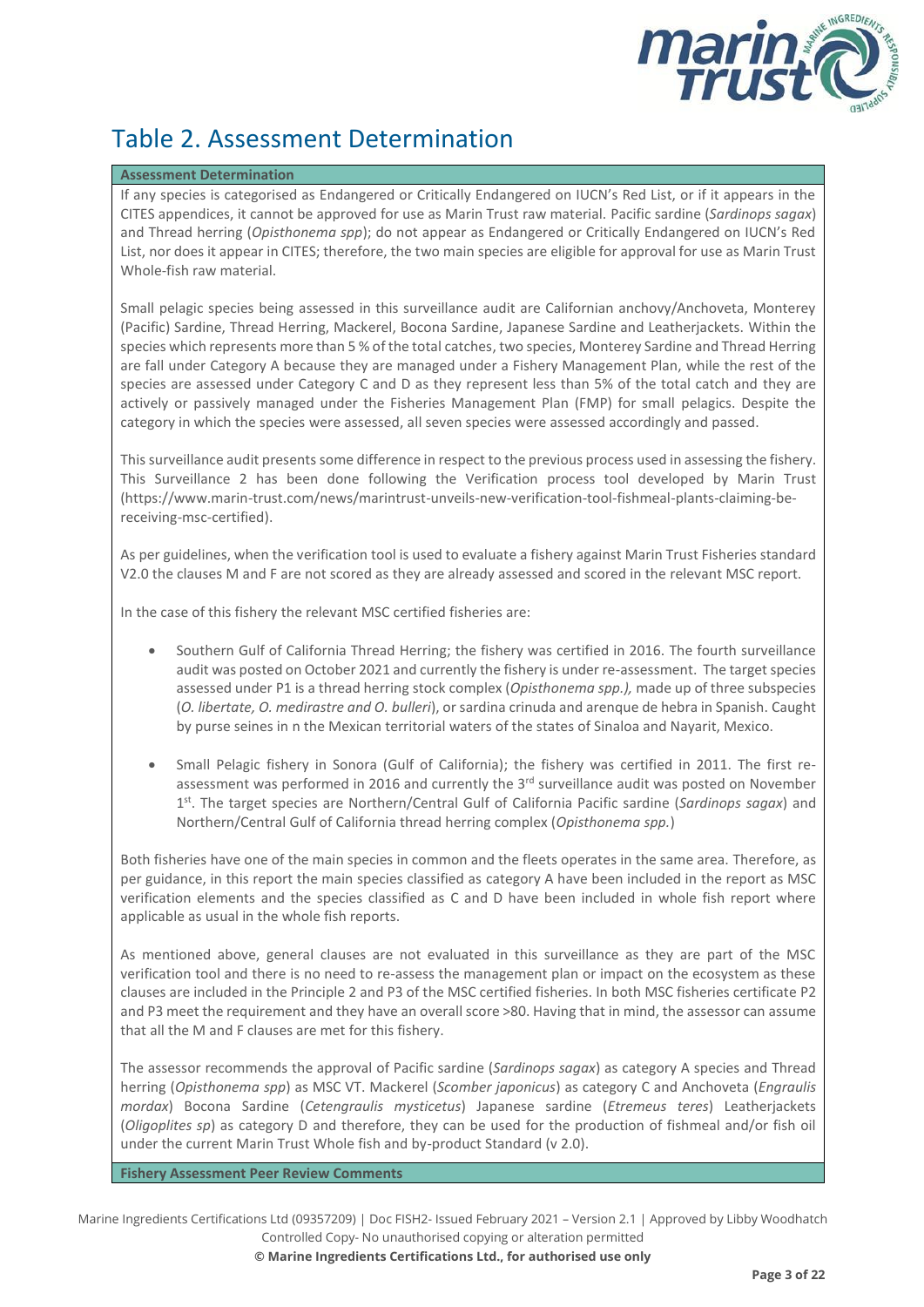

**Notes for On-site Auditor**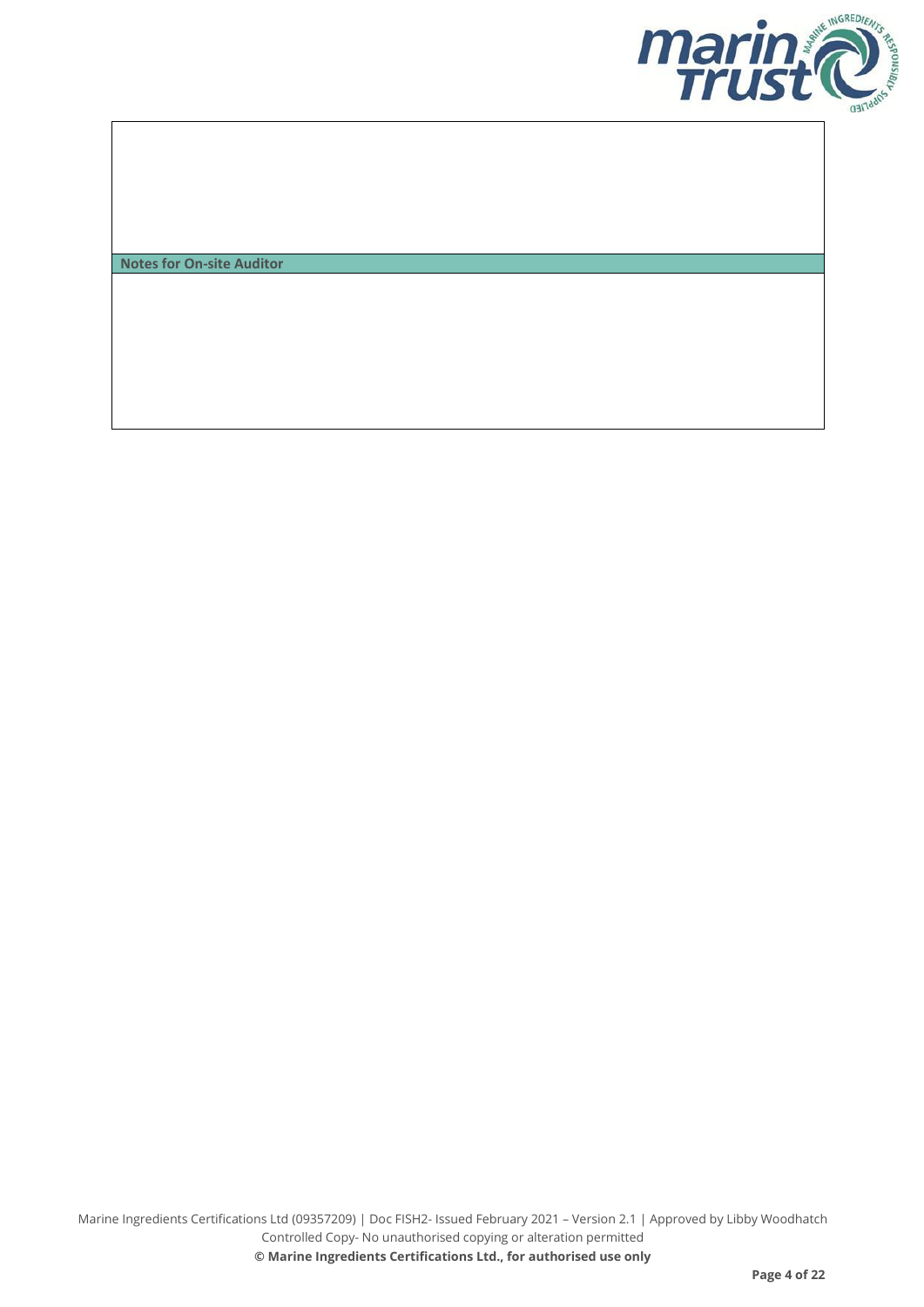

# Table 3 General Results

| <b>General Clause</b>                      | <b>Outcome (Pass/Fail)</b>              |
|--------------------------------------------|-----------------------------------------|
| M1 - Management Framework                  | As MSC verification used - default pass |
| M2 - Surveillance, Control and Enforcement | As MSC verification used - default pass |
| F1 - Impacts on ETP Species                | As MSC verification used - default pass |
| F2 - Impacts on Habitats                   | As MSC verification used - default pass |
| F3 - Ecosystem Impacts                     | As MSC verification used - default pass |

# Table 4 Species Specific Results

**List all Category A and B species. List approximate total percentage (%) of landings which are Category C and D species; these do not need to be individually named here**

| <b>Category</b> | <b>Species</b>                        | % landings |                | <b>Outcome (Pass/Fail)</b>          |
|-----------------|---------------------------------------|------------|----------------|-------------------------------------|
|                 |                                       |            | A1             | Pass                                |
|                 | Monterrey (Pacific) sardine           |            | A2             | The stock is also assessed under    |
| Category A      | Sardinops sagax                       | 30         | A <sub>3</sub> | category A because MAZ fleet is not |
|                 |                                       |            | A4             | equivalent with the MSC certified   |
|                 |                                       |            |                | fisheries                           |
|                 |                                       | 50         | A1             | Pass                                |
| Category A      | Thread Herring (Opisthonema           |            | A <sub>2</sub> |                                     |
|                 | spp)                                  |            | A <sub>3</sub> |                                     |
|                 |                                       |            | A4             |                                     |
| Category C      | Mackerel (Scomber japonicus)          | $<$ 5      | <b>PASS</b>    |                                     |
| Category D      | Anchoveta ( <i>Engraulis mordax</i> ) | $<$ 5      | <b>PASS</b>    |                                     |
| Category D      | Bocona Sardine (Cetengraulis          | $<$ 5      | <b>PASS</b>    |                                     |
|                 | mysticetus)                           |            |                |                                     |
| Category D      | Japanese sardine ( <i>Etremeus</i>    | 3          | <b>PASS</b>    |                                     |
|                 | teres)                                |            |                |                                     |
| Category D      | Leatherjackets (Oligoplites sp)       | 2          | <b>PASS</b>    |                                     |

## Table 5 Species Categorisation Table

| Common<br>name                    | Latin name                 | <b>Stock</b>                | <b>IUCN</b><br><b>Redlist</b><br>Categorical | $%$ of<br>landings | <b>Management</b> | <b>Category</b> |
|-----------------------------------|----------------------------|-----------------------------|----------------------------------------------|--------------------|-------------------|-----------------|
| Monterrey<br>(Pacific)<br>sardine | Sardinops sagax            | FAO 87 Pacific<br>Southeast | LC                                           | 30                 | SAGARPA           | A               |
| Thread<br><b>Herring</b>          | Opisthonema spp            | FAO 87 Pacific<br>Southeast | LC                                           | 50                 | SAGARPA           | A               |
| Mackerel                          | Scomber japonicus          | FAO 87 Pacific<br>Southeast | <b>LC</b>                                    | < 5                | SAGARPA           | C               |
| Anchoveta                         | Engraulis mordax           | FAO 87 Pacific<br>Southeast | <b>DD</b>                                    | < 5                | SAGARPA           | D               |
| Bocona<br>Sardine                 | Cetengraulis<br>mysticetus | FAO 87 Pacific<br>Southeast | LC                                           | < 5                | SAGARPA           | D               |
| Japanese<br>sardine               | Etremeus teres             | FAO 87 Pacific<br>Southeast | LC                                           | 3                  | SAGARPA           | D               |

<sup>1</sup> <https://www.iucnredlist.org/>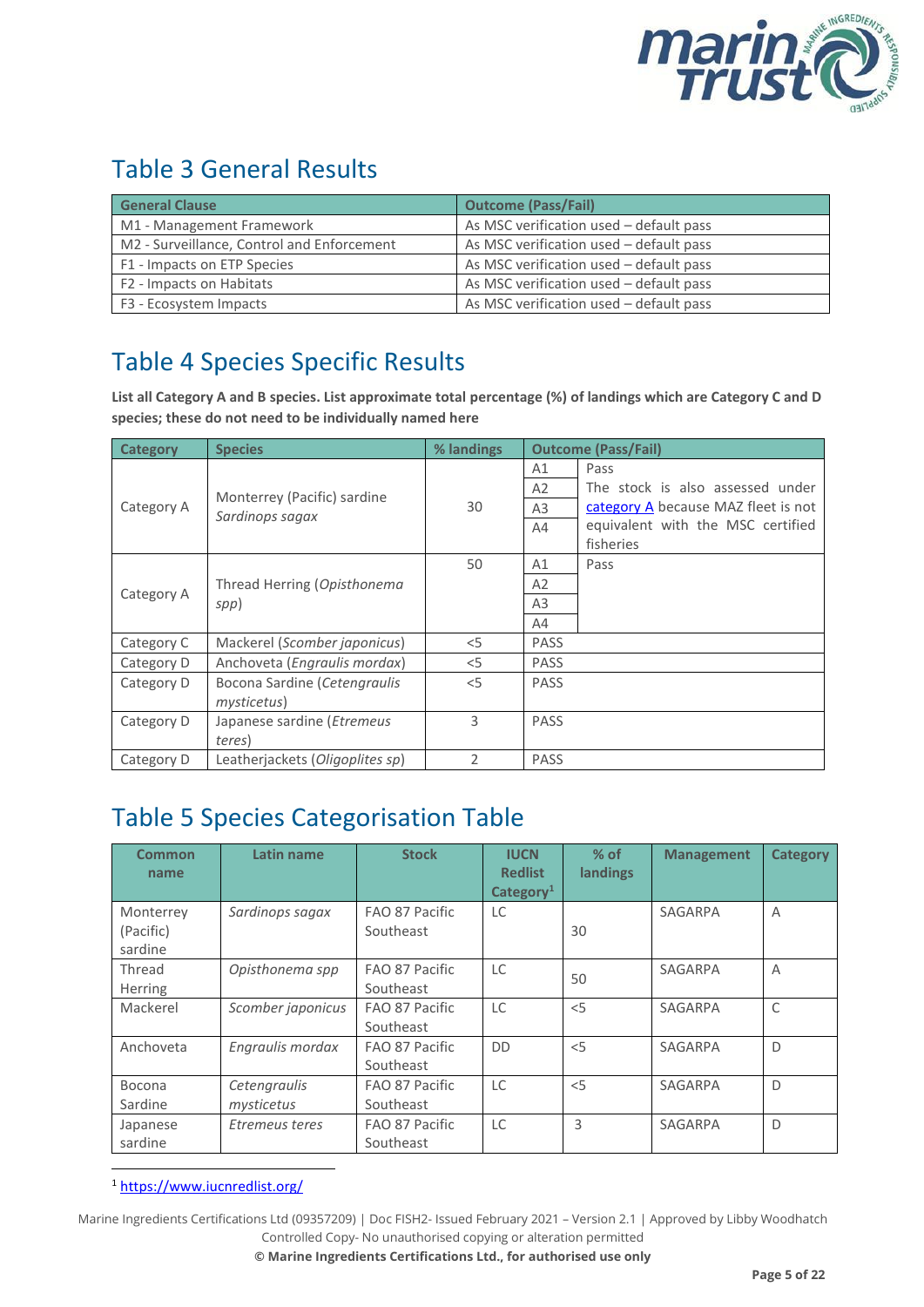

| Leatherjackets                                                                                                                                                                                                                                                                                                  | Oligoplites sp | FAO 87 Pacific<br>Southeast | LC |  | SAGARPA | D |
|-----------------------------------------------------------------------------------------------------------------------------------------------------------------------------------------------------------------------------------------------------------------------------------------------------------------|----------------|-----------------------------|----|--|---------|---|
| Species categorisation rationale                                                                                                                                                                                                                                                                                |                |                             |    |  |         |   |
| The information used to classify the species has been the observer catch reported by INAPESCA and included in<br>the MSC certified fisheries. No information on catch composition has been provided by MT and / or the client for<br>this surveillance 2 audit. Therefore, the information is from this source: |                |                             |    |  |         |   |

*2015-2010 observed catch in tons from the Sinaloa thread herring fishery (Inapesca 2015-2020)*

**\*Note that as a part of the verification tool report the M clauses are not assessed herein. They are covered under section P3 PIs of the MSC certified fisheries and it is assumed that they are equivalent to M clauses in MarinTrust whole fish report.**

# <span id="page-5-0"></span>CATEGORY A SPECIES

# Table 6. Results of verification of MSC P1 species: View Small Pelagics

[Fishery in Sonora, Gulf of California -](https://fisheries.msc.org/en/fisheries/small-pelagics-fishery-in-sonora-gulf-of-california/@@view) MSC Fisheries

| Northern/Central<br>Gulf<br>of Northern/Central Gulf<br>of l<br>Pacific<br>sardine   California<br>California<br>Pacific<br>sardine<br>$(2)$ (Sardinops)<br>(2)<br>(Sardinops<br>sagax)<br>sagax)<br>Equivalent<br>Scope (Species and<br>1.<br>Northern/Central<br>Gulf<br>of Northern/Central Gulf<br>of<br>Area)<br>herring   California thread<br>California<br>thread<br>herring<br>complex (Opisthonema spp.)<br>complex (Opisthonema spp.)<br>FAO 87 Pacific Southeast Equivalent<br>FAO 87 Pacific Southeast stock<br>stock defined as Central-<br><b>Stock</b><br>2.<br>defined as Central-northern<br>northern Gulf of California, in<br>Gulf of California, in NW Mexico<br><b>NW Mexico</b><br>8 purse seine MAZ Sardina S.A CANAIPES - Equivalent<br>46 purse seine vessels member<br><b>Vessel list</b><br>З.<br>of CANAINPES | <b>Verification</b> | <b>MSC Report</b> | <b>MarinTrust applicant</b> | <b>Results</b>                                                                                                                                                                                    |
|--------------------------------------------------------------------------------------------------------------------------------------------------------------------------------------------------------------------------------------------------------------------------------------------------------------------------------------------------------------------------------------------------------------------------------------------------------------------------------------------------------------------------------------------------------------------------------------------------------------------------------------------------------------------------------------------------------------------------------------------------------------------------------------------------------------------------------------------|---------------------|-------------------|-----------------------------|---------------------------------------------------------------------------------------------------------------------------------------------------------------------------------------------------|
|                                                                                                                                                                                                                                                                                                                                                                                                                                                                                                                                                                                                                                                                                                                                                                                                                                            |                     |                   |                             |                                                                                                                                                                                                   |
|                                                                                                                                                                                                                                                                                                                                                                                                                                                                                                                                                                                                                                                                                                                                                                                                                                            |                     |                   |                             |                                                                                                                                                                                                   |
| equivalent.<br><b>Determination</b>                                                                                                                                                                                                                                                                                                                                                                                                                                                                                                                                                                                                                                                                                                                                                                                                        |                     |                   |                             | Maz industrial - not equivalent<br>The vessels part of Maz<br>Industrial were not considered<br>as other eligible fisher in the<br>CANAINPES fishery certificate,<br>therefore the fleets are not |

[View Small Pelagics Fishery in Sonora, Gulf of California -](https://fisheries.msc.org/en/fisheries/small-pelagics-fishery-in-sonora-gulf-of-california/@@view) MSC Fisheries

The fisheries have the same target species and scope, however, there is a mismatch with the fleets.

The assessor recommends that Marin Trust provides clarifications on the fisheries to compare with. Information provided by the client does not match with the fishery to compare with provided by MT.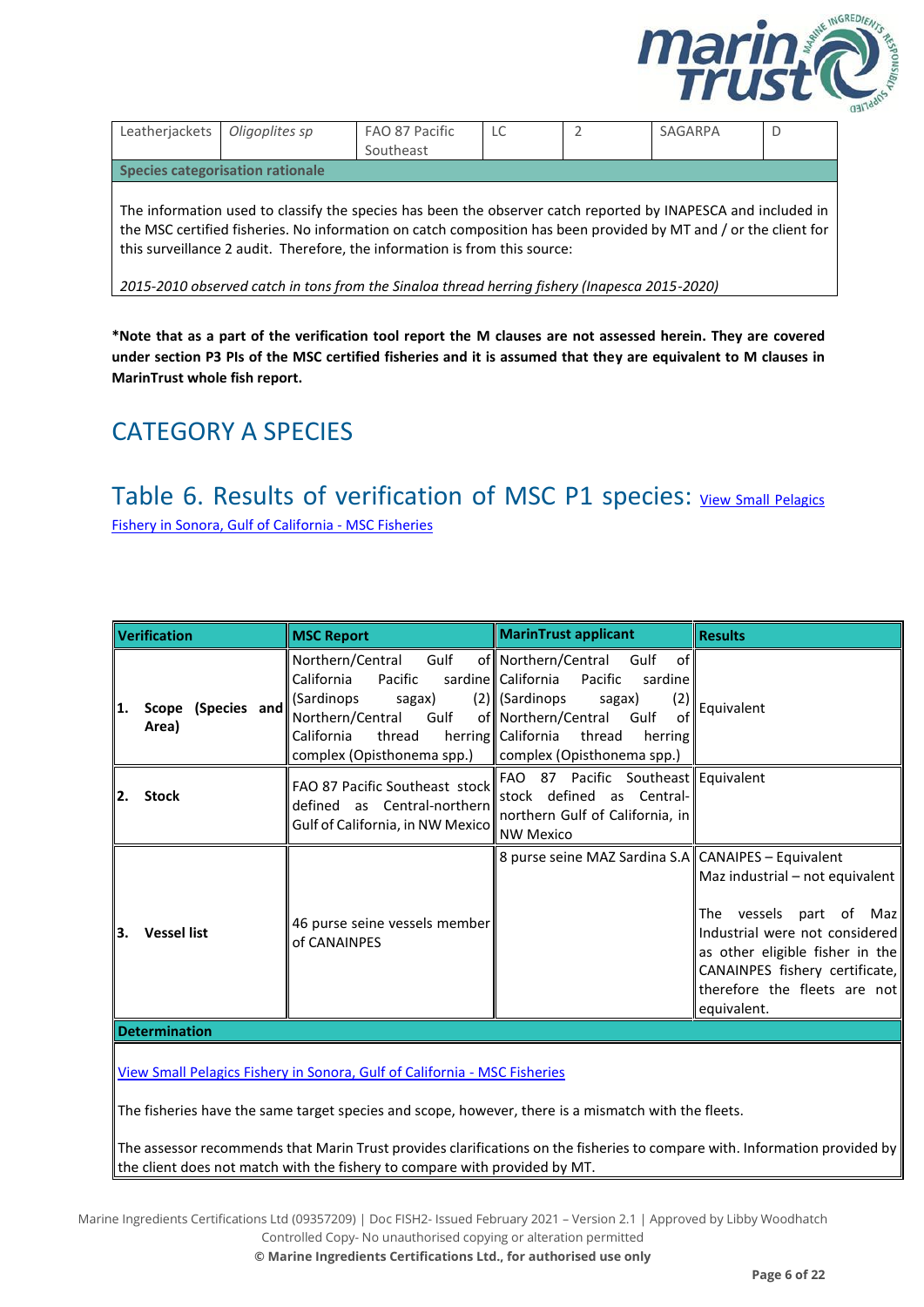

Both MSC certified fisheries have identical component, scope of the fisheries is the same however the only different is the client group. This fishery includes CANAINPES fleet and no other eligible fishers have been included in the certificate.

The verification tool is pending on clarification on how to assess the MAZ fleet in relation with the CANAINPES certificate.

Therefore, the fisheries cannot be equivalent due to the vessels included in the MSC certificates. **Notes for On-site Auditor**

# Table 7: Results of verification of MSC P1 species: Certificates [Southern Gulf of California Thread Herring -](https://fisheries.msc.org/en/fisheries/southern-gulf-of-california-thread-herring/@@certificates) MSC Fisheries

|     | <b>Verification</b>         | <b>MSC Report</b>                                                                                                                                                                                                                 | <b>MarinTrust applicant</b>                                                                                                                                               | <b>I</b> Results                                                                                                                                                                                            |
|-----|-----------------------------|-----------------------------------------------------------------------------------------------------------------------------------------------------------------------------------------------------------------------------------|---------------------------------------------------------------------------------------------------------------------------------------------------------------------------|-------------------------------------------------------------------------------------------------------------------------------------------------------------------------------------------------------------|
| 11. | Scope (Species and<br>Area) | <b>Thread</b><br>herring<br>(Opisthonema spp.)                                                                                                                                                                                    | Northern/Central Gulf of One of<br>California<br>Pacific<br>complex ( <i>Sardinops</i><br>sagax)<br>California thread<br>complex (Opisthonema spp.)    assessed under P1. | the<br>is I<br>species<br>sardine equivalent, the thread herring<br>$(2)$   complex however in this MSC<br>Northern/Central Gulf of report Pacific sardine is not a<br>herring target species and it is not |
| 12. | <b>Stock</b>                | <b>FAO 87 Pacific Southeast stockl</b><br>defined in the waters off the FAO 87 Pacific Southeast<br>coast of the States of Sinaloa stock defined in the Gulf of<br>and Navarit, Gulf of California, California, Mexico<br>Mexico: |                                                                                                                                                                           | Equivalent                                                                                                                                                                                                  |
| l3. | <b>Vessel list</b>          | 8 purse seine MAZ Sardina S.A   8 purse seine MAZ Sardina S.A   Equivalent.                                                                                                                                                       |                                                                                                                                                                           |                                                                                                                                                                                                             |
|     | <b>Datamatashan</b>         |                                                                                                                                                                                                                                   |                                                                                                                                                                           |                                                                                                                                                                                                             |

**Determination**

[Certificates Southern Gulf of California Thread Herring -](https://fisheries.msc.org/en/fisheries/southern-gulf-of-california-thread-herring/@@certificates) MSC Fisheries

The assessor recommends the approval of this verification process for one of the species, which is seeking the comparation with MSC certified fisheries, Thread Herring complex.

However, for the other main species, Central Gulf of California Pacific sardine (*Sardinops sagax*), the assessor recommends that MT provides clarifications on how to assess this species as is not evaluated under P1 in the MSC fishery to compare with.

**Notes for On-site Auditor**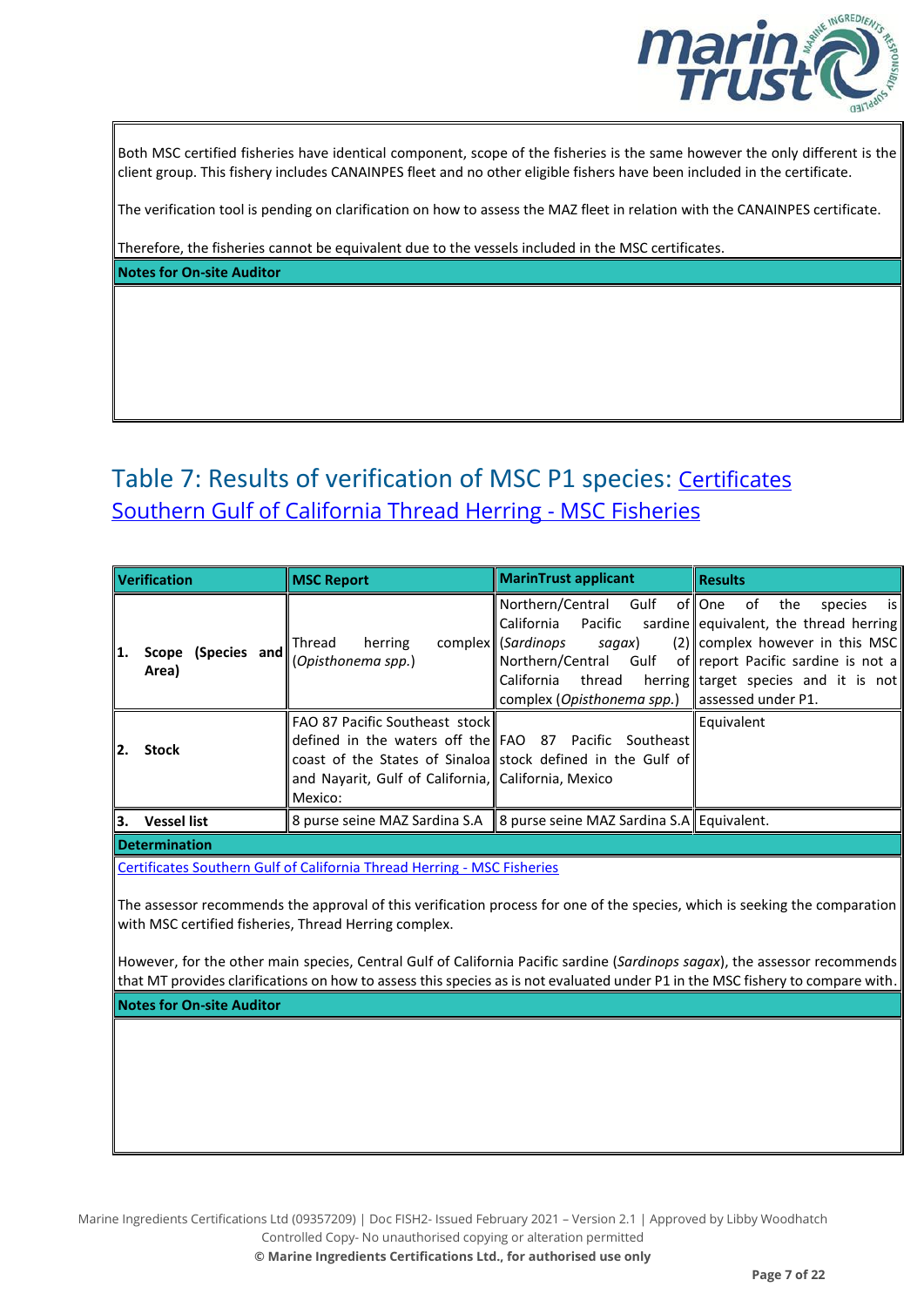

|                                                            |                                                                                                           | <b>Species Name</b> | <b>Monterrey (Pacific) sardine Sardinops sagax</b>                                                                    |             |  |  |
|------------------------------------------------------------|-----------------------------------------------------------------------------------------------------------|---------------------|-----------------------------------------------------------------------------------------------------------------------|-------------|--|--|
| <b>Data Collection - Minimum Requirements</b><br><b>A1</b> |                                                                                                           |                     |                                                                                                                       |             |  |  |
|                                                            | Landings data are collected such that the fishery-wide removals of this species are known.<br>Yes<br>A1.1 |                     |                                                                                                                       |             |  |  |
|                                                            | A1.2                                                                                                      |                     | Sufficient additional information is collected to enable an indication of stock status to be                          | Yes         |  |  |
|                                                            |                                                                                                           | estimated.          |                                                                                                                       |             |  |  |
|                                                            |                                                                                                           |                     | <b>Clause outcome:</b>                                                                                                | <b>PASS</b> |  |  |
|                                                            |                                                                                                           |                     | A1.1 Landings data are collected such that the fishery-wide removals of this species are known.                       |             |  |  |
|                                                            |                                                                                                           |                     | There was not a new stock assessment in 2021. In 2019, INAPESCA carried out a population analysis of Monterey sardine |             |  |  |

(Sardinops sagax) and thread herring (Opisthonema libertate) from the Gulf of California considering the period 1971/72 to 2018/19 (Morales Bojórquez and Hernández Rivas, 2020a,b). The Age-Structured Assessment Program (ASAP) was used in both cases which did not imply a change in the stock assessment methodology in relation to previous years. It is an updated approach and well accepted method to assess populations under commercial exploitation due to the realistic outcome of the dynamic of the population, and allows an interpretation of the stocks' status, producing biological reference points and biologically acceptable biomass. The following fishery-independent indexes were used:

• Annual Relative Abundance Index of Evaluation Survey Data (kg of Pacific sardines/thread herring per haul hour (kg / hour), from the historical series (1990 - 2019)

• Annual relative abundance index of acoustic surveys data (Tons per year (t / year), of the cruise series (2008 - 2019)

• Relative abundance index of ichthyoplankton cruise data (number of Pacific sardine/thread herring eggs and larvae per 10 m2)

• Probability index of sardine spawning

• Index of the proportion of sardines in the diet of birds. The indexes 1 -3 were used in both species whereas the indexes 4 and 5 were used only for Pacific sardine Landings data are collected such that the fishery-wide removals of this species are known.

#### **A1.2 Sufficient additional information is collected to enable an indication of stock status to be estimated.**

INAPESCA conducts the stock assessment and computes the BAC based on the status of the stock; the results are communicated to other stakeholders including the fishers and the management branch of the government (CONAPESCA) and procedures can be agreed to start operations on the base of the limit established with the BAC. Landings data are collected such that the fishery-wide removals of this species are known. In 2020 BAC was set up at 206.48 mt and the landings were reported as 114.92mt. Management has made important progress towards sustainability, such as a Vessel Monitoring System and onboard and port observers' programs. Other measures are being proposed to ensure the stock status is well known.

#### **References**

Fisheries Management Plan (Oct 2012) for the minor pelagic species (Plan de manejo pesquero para la pesquería de pelágicos menores[\) http://dof.gob.mx/nota\\_detalle\\_popup.php?codigo=5276945](http://dof.gob.mx/nota_detalle_popup.php?codigo=5276945)

Small Pelagics fishery in Sonora, gulf of California: MSC Fishery Assessment Report 2018 SCS Global Services pdf 363pp https://fisheries.msc.org/en/fisheries/small-pelagics-fishery-insonora-gulf-of-california/@@assessment

Molina, J. J., C. H. Hernández-López, R. Villaseñor-Talavera, and J. J. García-Meléndez. 2020. Management strategies proposal for reducing the abundance of small organisms in the small pelagic fishery catch from the Gulf of California. HIDROBIOLÓGICA 30(1).

| https://hidrobiologica.izt.uam.mx/index.php/revHidro/article/view/1471 |                                                  |  |  |  |
|------------------------------------------------------------------------|--------------------------------------------------|--|--|--|
| Links                                                                  |                                                  |  |  |  |
| <b>MARINTRUST Standard clause</b>                                      | $\vert$ 1.3.2.1.1, 1.3.2.1.2, 1.3.2.1.4, 1.3.1.2 |  |  |  |
|                                                                        |                                                  |  |  |  |

Marine Ingredients Certifications Ltd (09357209) | Doc FISH2- Issued February 2021 – Version 2.1 | Approved by Libby Woodhatch Controlled Copy- No unauthorised copying or alteration permitted

**© Marine Ingredients Certifications Ltd., for authorised use only**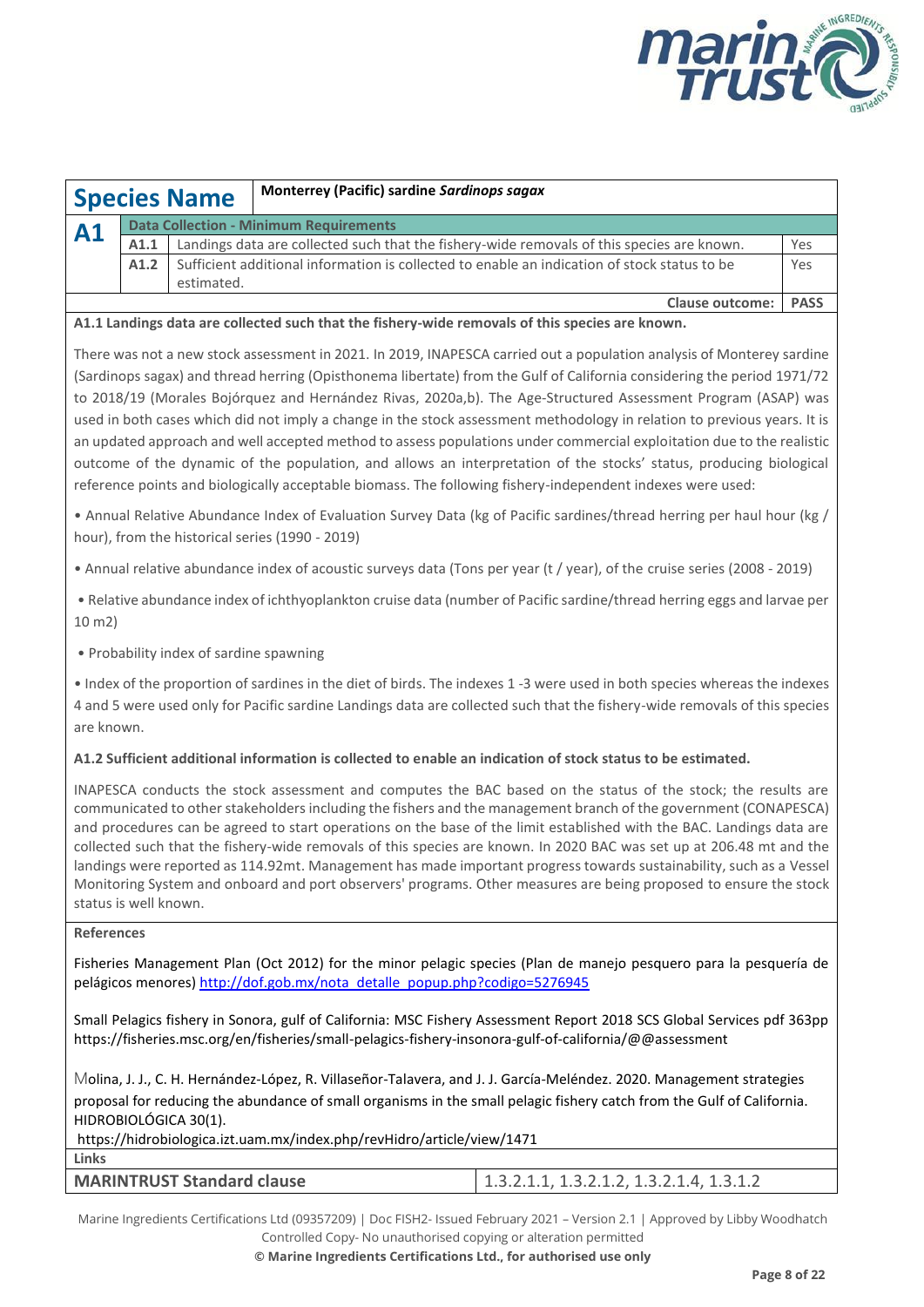

| <b>FAO CCRF</b> | 7.3.1, 12.3                    |
|-----------------|--------------------------------|
| <b>GSSI</b>     | D.4.01, D.5.01, D.6.02, D.3.14 |

| ${\bf A2}$ | <b>Stock Assessment - Minimum Requirements</b> |                                                                                                                                                                                                                                                                                                             |             |  |  |  |  |  |
|------------|------------------------------------------------|-------------------------------------------------------------------------------------------------------------------------------------------------------------------------------------------------------------------------------------------------------------------------------------------------------------|-------------|--|--|--|--|--|
|            | A2.1                                           | A stock assessment is conducted at least once every 3 years (or every 5 years if there is<br>substantial supporting information that this is sufficient for the long-term sustainable<br>management of the stock), and considers all fishery removals and the biological<br>characteristics of the species. | Yes         |  |  |  |  |  |
|            | A2.2                                           | The assessment provides an estimate of the status of the biological stock relative to a<br>reference point or proxy.                                                                                                                                                                                        | Yes         |  |  |  |  |  |
|            | A2.3                                           | The assessment provides an indication of the volume of fishery removals which is<br>appropriate for the current stock status.                                                                                                                                                                               | Yes         |  |  |  |  |  |
|            | A2.4                                           | The assessment is subject to internal or external peer review.                                                                                                                                                                                                                                              | Yes         |  |  |  |  |  |
|            | A2.5                                           | The assessment is made publicly available.                                                                                                                                                                                                                                                                  | Yes         |  |  |  |  |  |
|            |                                                | <b>Clause outcome:</b>                                                                                                                                                                                                                                                                                      | <b>PASS</b> |  |  |  |  |  |

**A2.1 A stock assessment is conducted at least once every 3 years (or every 5 years if there is substantial supporting information that this is sufficient for the long-term sustainable management of the stock), and considers all fishery removals and the biological characteristics of the species.**

The 2016 assessment used information including a series of CPUE values from scientific cruises, the indices of abundance from acoustic surveys, an index of egg and larvae, an index representing spawning probability and the proportion of sardines in the diet of seabirds. INAPESCA staff opted for using the Age Structured Assessment Program (ASAP) model to reconstruct biomass trajectory and estimate parameters relevant to make management decisions. Data on catch and effort is collected from the official 'Aviso de Arribo' or landing notification forms provided and collected by regional offices of CONAPESCA. Data are processed and analysed by INAPESCA and results presented in official reports of fishery catch and effort. Annual estimates of biomass in the Gulf of California are obtained with hydroacoustic methods. Abundance is used as relative indices in stock assessments. The most recent stock assessment reports indicate that the stock has been stable in the last 3 years, spawning stock biomass (SSB) around Bmsy (533,000 tonnes) In 2019, INAPESCA carried out a population analysis of Monterey sardine (Sardinops sagax) and thread herring (Opisthonema libertate) from the Gulf of California considering the period 1971/72 to 2018/19 (Morales Bojórquez and Hernández Rivas, 2020a,b). The Age-Structured Assessment Program (ASAP) was used in both cases which did not imply a change in the stock assessment methodology in relation to previous years. It is an updated approach and well accepted method to assess populations under commercial exploitation due to the realistic outcome of the dynamic of the population, and allows an interpretation of the stocks' status, producing biological reference points and biologically acceptable biomass.

The following fishery-independent indexes were used:

• Annual Relative Abundance Index of Evaluation Survey Data (kg of Pacific sardines/thread herring per haul hour (kg / hour), from the historical series (1990 - 2019)

• Annual relative abundance index of acoustic surveys data (Tons per year (t / year), of the cruise series (2008 - 2019)

• Relative abundance index of ichthyoplankton cruise data (number of Pacific sardine/thread herring eggs and larvae per 10 m2)

- Probability index of sardine spawning
- Index of the proportion of sardines in the diet of birds.

• The indexes 1 -3 were used in both species whereas the indexes 4 and 5 were used only for Pacific sardine.

During the recent MSC surveillance audit, a Kobe diagram being presented to the audit team, showed that the Pacific sardine population is in good condition and the fishing effort has been below the recommended maximum, so there is no overfishing. A stock assessment is conducted at least once every 3 years; annual biomass estimates are obtained.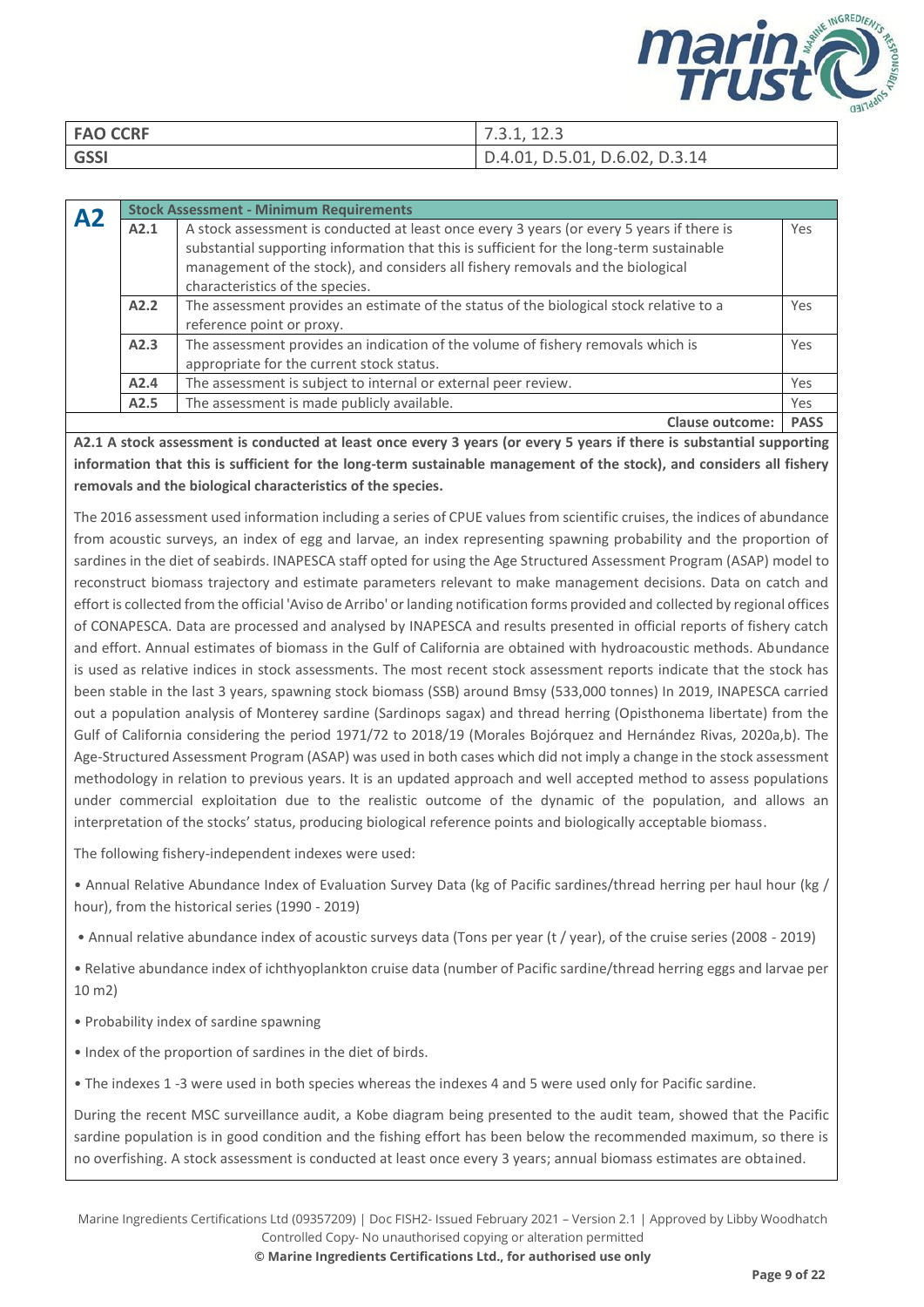

#### **A2.2 The assessment provides an estimate of the status of the biological stock relative to a reference point or proxy.**

The Age-Structured Assessment Program (ASAP) was used in both cases which did not imply a change in the stock assessment methodology in relation to previous years. It is an updated approach and well accepted method to assess populations under commercial exploitation due to the realistic outcome of the dynamic of the population, and allows an interpretation of the stocks' status, producing biological reference points and biologically acceptable biomass. During the recent MSC surveillance audit, a Kobe diagram being presented to the audit team, showed that the Pacific sardine population is in good condition and the fishing effort has been below the recommended maximum, so there is no overfishing



Figure 1. Kobe plot of biomass and fishing mortality rate relative to their respective levels producing MSY for the Monterrey sardine in the central/northern Gulf of California. Biomass is SSB. Reproduced from Nevarez-Martinez et al. (2019b). The assessment provides an estimate of the status of the biological stock relative to a reference point or proxy

#### **A2.3 The assessment provides an estimate of the status of the biological stock relative to a reference point or proxy.**

The last results of the stock assessment, showed that between 2008/09 and 2013/14 the trend in the abundance series (in number and weight) was downward, however in recent years there was an upward trend: the spawning biomass increased from around 432,000 t in 2014 / 15 to almost 1,020 million tons in 2017 / 18-2018 / 19, while the exploitable biomass behaves the same way as the spawners, but the values in 2014/15 were almost 409,000 tons while this value increased to approximately 876,000 tons in 2016 / 17 and an average of 1,288 million tonnes in 2017 / 18-2018 / 19. The annual fishing mortality rate and the exploitation rate ( $E = 1$ -exp (-F)) show values below 0.15 / year for almost the entire time period, with some seasons where these values were between 0.16 and 0.23, with a maximum peak in 1988/89 and the second highest peak in 2008/09. A similar trend presents E = Ctotal / Bexp, although higher values are observed with respect to E = 1-exp (-F), but the peaks occur in the same stations. Fishing mortality and E in the MSY (FMSY = 0.309 and EMSY = 0.266), were much higher than the Fcurrent= 0.107 / year and Ecurrent = 0.101 year. On the other hand, the estimate of the spawning biomass in the MSY was BMSY = 557,053 t, biomass lower than that estimated for the last years. When applying the control rule (BAC = (Bexp - BMIN) \* FRACTION) stipulated in the Fisheries Management Plan, considering that BMIN = 120,000 t and FRACTION = 1-exp (-FMSY), it was found that the population of Pacific the sardine it has been exploited below the estimated BAC in the period of time analysed. Considering the current trend in the biomass of the Pacific sardine, as well as an exploitation level of 0.266, the BAC for the 2019-2020 period would be 206,480 tons. The assessment provides an indication of the volume of fishery removals which is appropriate for the current stock status.

**A2.4 The assessment is subject to internal or external peer review.**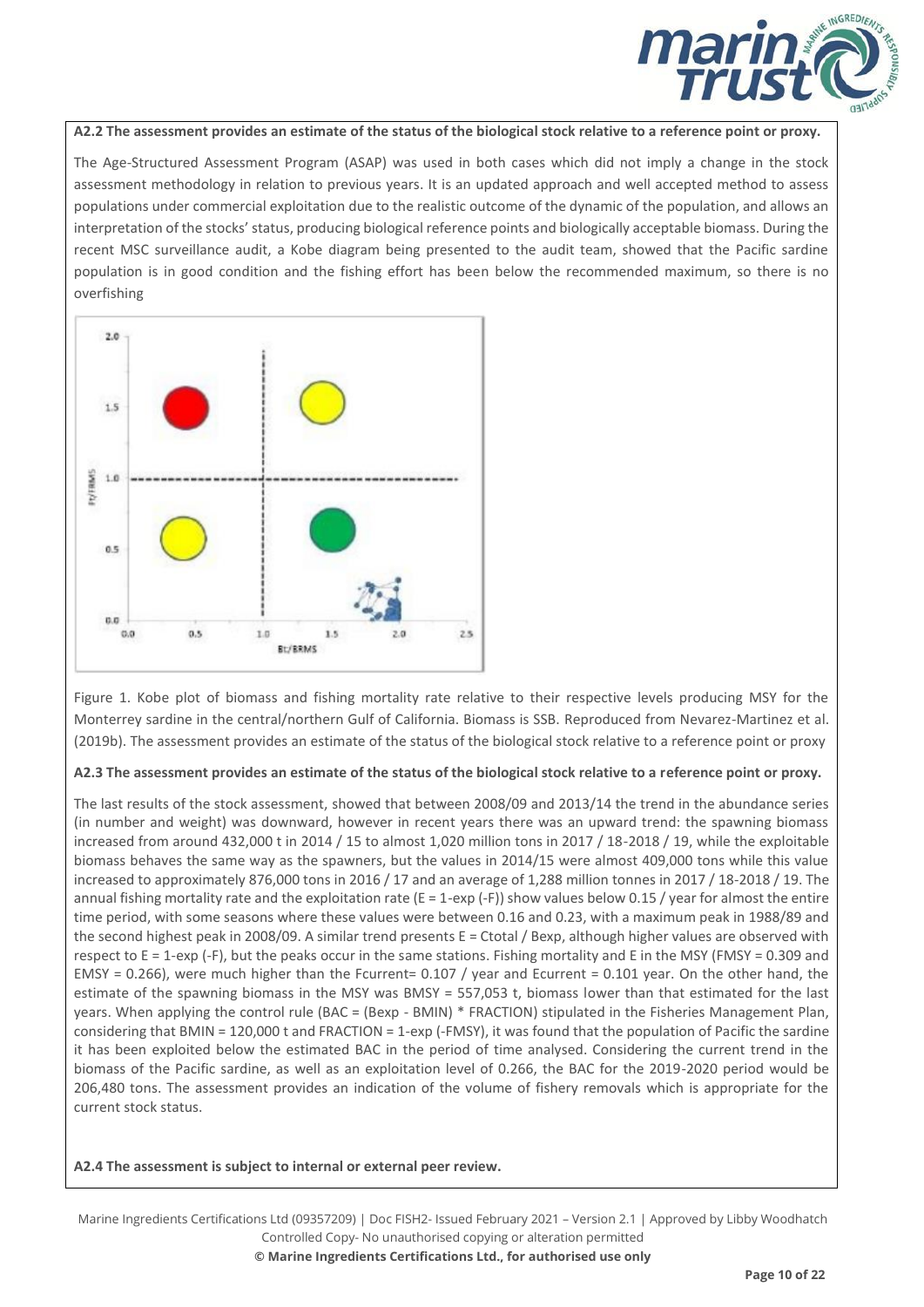

The Carta Nacional Pesquera (CNP) is a binding instrument for the fisheries authorities' decision- making process. This Charter includes diagnosis and assessment of a fishery, fisheries and conservation indicators, and recommendations by INAPESCA for the management of fisheries included in the CNP.

Updates of CNP are prepared by INAPESCA every two or three years, but before updates are published in the Offical Gazette (Dario Oficial, DOF), the draft update undergoes a public review process by means of publication in the DOF. This allows the public, non-governmental organizations and the academic sector, among others, to give an opinion of the fisheries status. The assessment is subject to internal or external peer review.

#### **A2.5 The assessment is made publicly available.**

Updates of CNP are prepared by INAPESCA every two or three years, but before updates are published in the Official Gazette (Dario Oficial, DOF), the draft update undergoes a public review process by means of publication in the DOF. This allows the public, non-governmental organizations and the academic sector, among others, to give an opinion of the fisheries status The assessment is made publicly available.

#### **References**

Fisheries Management Plan (Oct 2012) for the minor pelagic species (Plan de manejo pesquero para la pesquería de pelágicos menores[\) http://dof.gob.mx/nota\\_detalle\\_popup.php?codigo=5276945](http://dof.gob.mx/nota_detalle_popup.php?codigo=5276945)

Small Pelagics fishery in Sonora, gulf of California: MSC Fishery Assessment Report 2018 SCS Global Services pdf 363pp https://fisheries.msc.org/en/fisheries/small-pelagics-fishery-insonora-gulf-of-california/@@assessment

| Links                             |                               |
|-----------------------------------|-------------------------------|
| <b>MARINTRUST Standard clause</b> | 1.3.2.1.2. 1.3.2.1.4. 1.3.1.2 |
| <b>FAO CCRF</b>                   |                               |
| <b>GSSI</b>                       | D.5.01, D.6.02, D.3.14        |

| A3 |                                                                                                      | <b>Harvest Strategy - Minimum Requirements</b>                                                |             |  |  |
|----|------------------------------------------------------------------------------------------------------|-----------------------------------------------------------------------------------------------|-------------|--|--|
|    | A3.1                                                                                                 | There is a mechanism in place by which total fishing mortality of this species is restricted. | Yes         |  |  |
|    | Total fishery removals of this species do not regularly exceed the level indicated or stated<br>A3.2 |                                                                                               |             |  |  |
|    |                                                                                                      | in the stock assessment. Where a specific quantity of removals is recommended, the actual     |             |  |  |
|    | removals may exceed this by up to 10% ONLY if the stock status is above the limit                    |                                                                                               |             |  |  |
|    | reference point or proxy.                                                                            |                                                                                               |             |  |  |
|    | Commercial fishery removals are prohibited when the stock has been estimated to be<br>A3.3           |                                                                                               |             |  |  |
|    | below the limit reference point or proxy (small quotas for research or non-target catch of           |                                                                                               |             |  |  |
|    |                                                                                                      | the species in other fisheries are permissible).                                              |             |  |  |
|    |                                                                                                      | <b>Clause outcome:</b>                                                                        | <b>PASS</b> |  |  |

**A3.1 There is a mechanism in place by which total fishing mortality of this species is restricted.**

Updates of CNP are prepared by INAPESCA every two or three years, but before updates are published in the Offical Gazette (Dario Oficial, DOF), the draft update undergoes a public review process by means of publication in the DOF. This allows the public, non-governmental organizations and the academic sector, among others, to give an opinion of the fisheries status The assessment is made publicly available.

**A3.2 Total fishery removals of this species do not regularly exceed the level indicated or stated in the stock assessment. Where a specific quantity of removals is recommended, the actual removals may exceed this by up to 10% ONLY if the stock status is above the limit reference point or proxy.**

Between 2008/09 and 2013/14 the trend in the abundance series (in number and weight) was downward, however in recent years there was an upward trend: the spawning biomass increased from around 432,000 t in 2014 / 15 to almost 1,020 million tons in 2017 / 18-2018 / 19, while the exploitable biomass behaves the same way as the spawners, but the values in 2014/15 were almost 409,000 tons while this value increased to approximately 876,000 tons in 2016 / 17 and an average of 1,288 million tonnes in 2017 / 18-2018 / 19. The annual fishing mortality rate and the exploitation rate (E = 1-exp (-F)) show values below 0.15 / year for almost the entire time period, with some seasons where these values were between 0.16 and 0.23, with a maximum peak in 1988/89 and the second highest peak in 2008/09. A similar trend presents  $E = Ctotal / Bexp$ , although higher values are observed with respect to  $E = 1$ -exp (-F), but the peaks occur in the same stations. Fishing mortality and E in the MSY (FMSY = 0.309 and EMSY = 0.266), were much higher than the Fcurrent=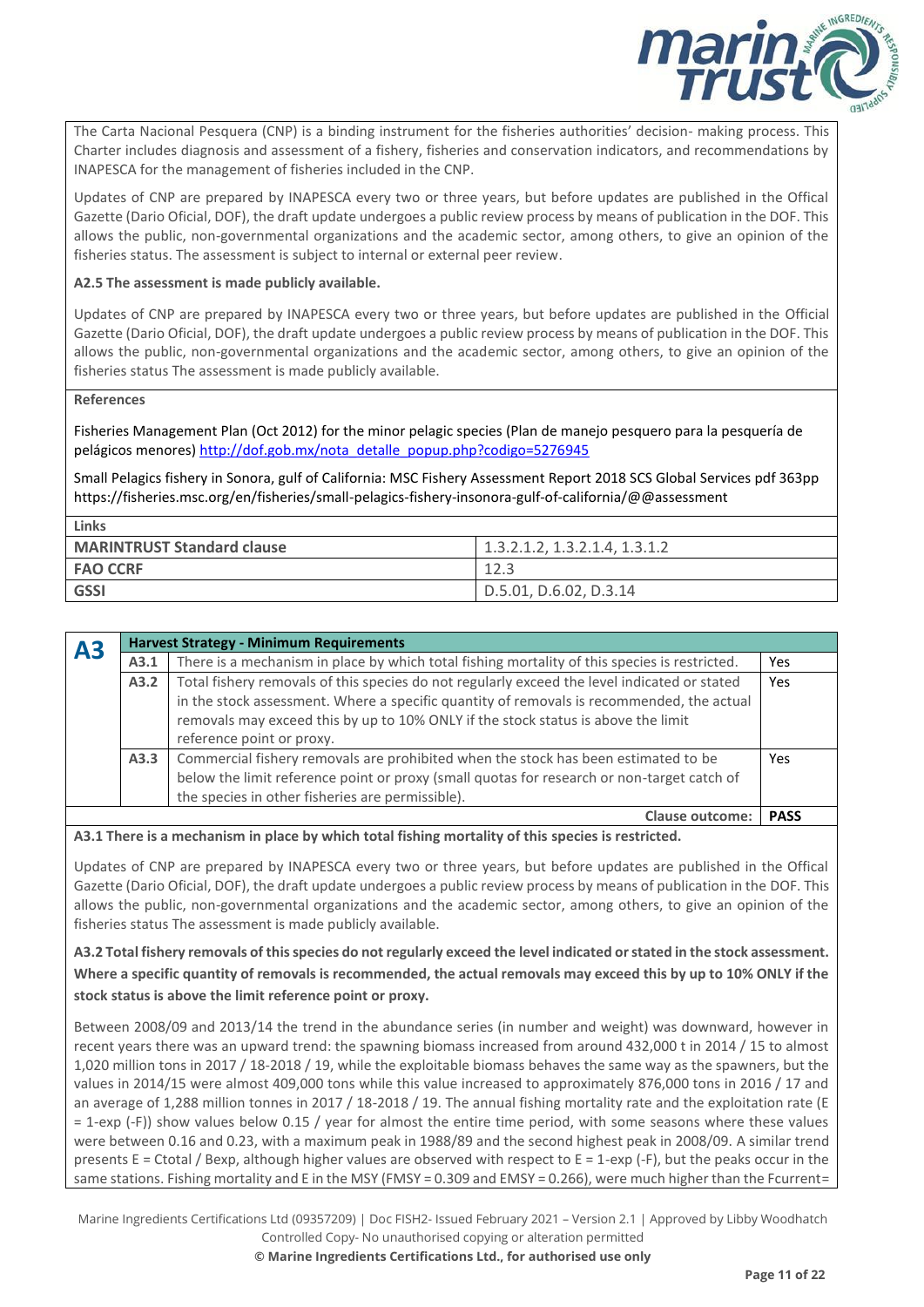

0.107 / year and Ecurrent = 0.101 year. On the other hand, the estimate of the spawning biomass in the MSY was BMSY = 557,053 t, biomass lower than that estimated for the last years. When applying the control rule (BAC = (Bexp - BMIN) \* FRACTION) stipulated in the Fisheries Management Plan, considering that BMIN = 120,000 t and FRACTION = 1-exp (- FMSY), it was found that the population of Pacific the sardine it has been exploited below the estimated BAC in the period of time analysed. Considering the current trend in the biomass of the Pacific sardine, as well as an exploitation level of 0.266, the BAC for the 2019-2020 period would be 206,480 tons. A Kobe diagram presented in the last MSC Surveillance audit showed that the Pacific sardine population is in good condition and the fishing effort has been below the recommended maximum, so there is no overfishing.

Total fishery removals of this species do not regularly exceed the level indicated or stated in the stock assessment. Where a specific quantity of removals is recommended, the actual removals may exceed this by up to 10% ONLY if the stock status is above the limit reference point or proxy

**A3.3 Commercial fishery removals are prohibited when the stock has been estimated to be below the limit reference point or proxy (small quotas for research or non-target catch of the species in other fisheries are permissible).**

During the 2018 revision of the NOM it was recommended that restrictions on vessel movements between zones should be put in place in particular to avoid fleets operating in Baja California moving into the Gulf. Vessel registers that specify maximum capacity in each of the following areas will be published: 40 vessels in Sonora, 21 in Baja California (including 2 in Isla Cedros; 5 in Baja California South and 12 in Sinaloa). Commercial fishery removals are prohibited when the stock has been estimated to be below the limit reference point or proxy.

#### **References**

Small Pelagics fishery in Sonora, gulf of California: MSC Fishery Assessment Report 2018 SCS Global Services pdf 363pp https://fisheries.msc.org/en/fisheries/small-pelagics-fishery-insonora-gulf-of-california/@@assessment Reglamento de la Ley de Pesca NOM-003-SAG/PESC- 2018 https://vlex.com.mx/vid/nom003-sag-pesc-773892697

*Standard clause 1.3.2.1.3*

|  | ۰. |
|--|----|

| <b>MARINTRUST Standard clause</b> | 1.3.2.1.3, 1.3.2.1.4       |
|-----------------------------------|----------------------------|
| <b>FAO CCRF</b>                   | $7.2.1, 7.22$ (e), $7.5.3$ |
| <b>GSSI</b>                       | D3.04, D6.01               |

| <b>A4</b> | <b>Stock Status - Minimum Requirements</b> |                                                                                                                                                                       |             |  |  |
|-----------|--------------------------------------------|-----------------------------------------------------------------------------------------------------------------------------------------------------------------------|-------------|--|--|
|           | A4.1                                       | The stock is at or above the target reference point, OR IF NOT:                                                                                                       | Yes         |  |  |
|           |                                            | The stock is above the limit reference point or proxy and there is evidence that a fall below<br>the limit reference point would result in fishery closure OR IF NOT: |             |  |  |
|           |                                            | The stock is estimated to be below the limit reference point or proxy, but fishery removals<br>are prohibited.                                                        |             |  |  |
|           |                                            | Clause outcome:                                                                                                                                                       | <b>PASS</b> |  |  |

**A4.1 The stock is at or above the target reference point, OR IF NOT:**

**The stock is above the limit reference point or proxy and there is evidence that a fall below the limit reference point would result in fishery closure OR IF NOT:**

**The stock is estimated to be below the limit reference point or proxy, but fishery removals are prohibited.**

Between 2008/09 and 2013/14 the trend in the abundance series (in number and weight) was downward, however in recent years there was an upward trend: the spawning biomass increased from around 432,000 t in 2014 / 15 to almost 1,020 million tons in 2017 / 18-2018 / 19, while the exploitable biomass behaves the same way as the spawners, but the values in 2014/15 were almost 409,000 tons while this value increased to approximately 876,000 tons in 2016 / 17 and an average of 1,288 million tonnes in 2017 / 18-2018 / 19. The annual fishing mortality rate and the exploitation rate (E = 1-exp (-F)) show values below 0.15 / year for almost the entire time period, with some seasons where these values were between 0.16 and 0.23, with a maximum peak in 1988/89 and the second highest peak in 2008/09. A similar trend presents  $E = Ctotal / Bexp$ , although higher values are observed with respect to  $E = 1$ -exp (-F), but the peaks occur in the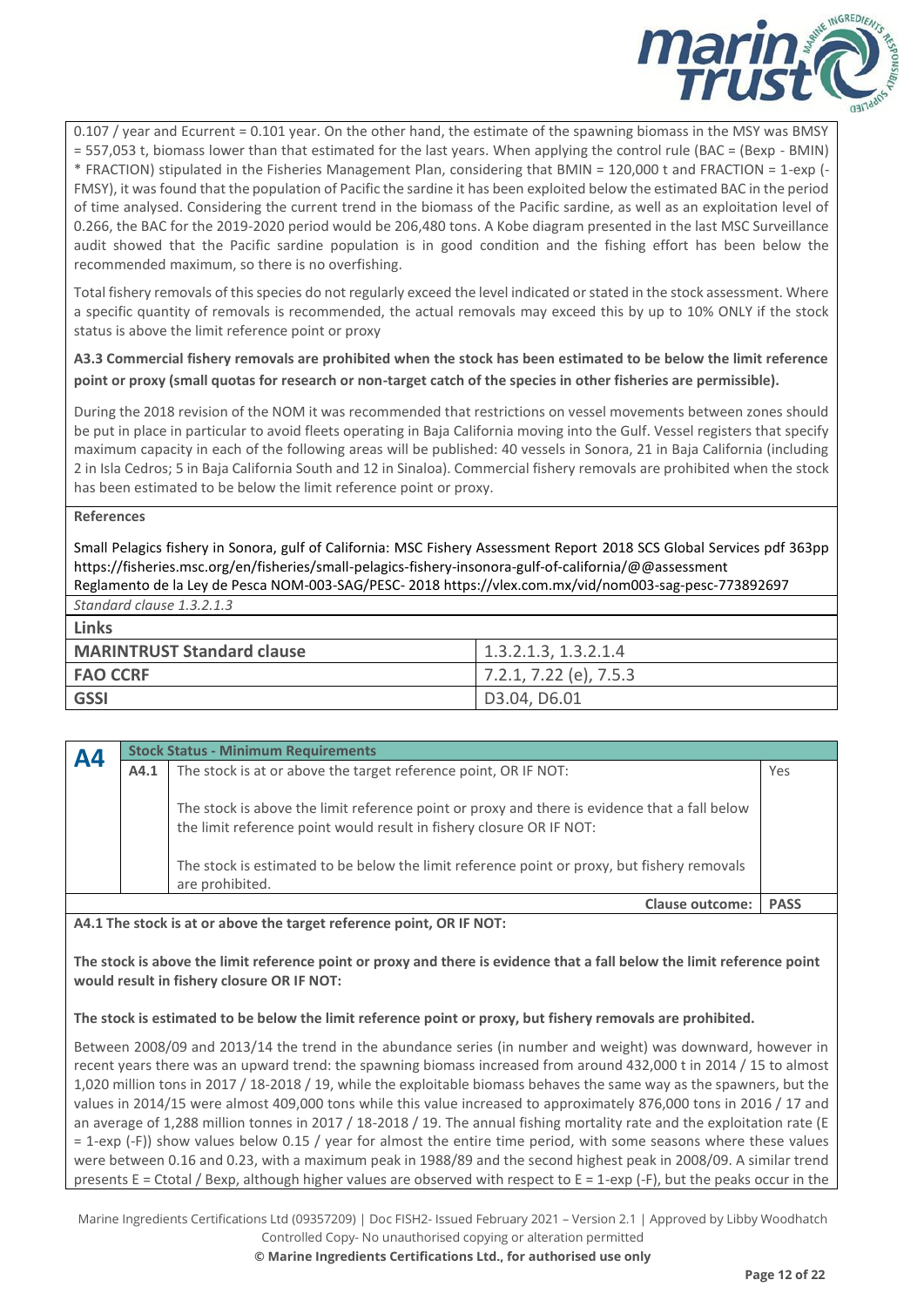

same stations. Fishing mortality and E in the MSY (FMSY = 0.309 and EMSY = 0.266), were much higher than the Fcurrent= 0.107 / year and Ecurrent = 0.101 year. On the other hand, the estimate of the spawning biomass in the MSY was BMSY = 557,053 t, biomass lower than that estimated for the last years. When applying the control rule (BAC = (Bexp - BMIN) \* FRACTION) stipulated in the Fisheries Management Plan, considering that BMIN = 120,000 t and FRACTION = 1-exp (- FMSY), it was found that the population of Pacific the sardine it has been exploited below the estimated BAC in the period of time analysed. Considering the current trend in the biomass of the Pacific sardine, as well as an exploitation level of 0.266, the BAC for the 2019-2020 period would be 206,480 tons. A Kobe diagram presented in the last MSC Surveillance audit showed that the Pacific sardine population is in good condition and the fishing effort has been below the recommended maximum, so there is no overfishing. Evidence that stock availability has shifted rather than declined and that catch has historically remained below BAC supports the conclusion that it is highly likely that the stock is at or above target reference point.

Therefore, The stock is above the biomass target level, and fishing mortality is well below the target and it passes the clauseA 4.1

#### **References**

Reglamento de la Ley de Pesca NOM-003-SAG/PESC- 2018 https://vlex.com.mx/vid/nom003-sag-pesc-773892697 CS Global Services Report. 2020. SMALL PELAGICS FISHERY IN SONORA, GULF OF CALIFORNIA. Second Surveillance Audit Report. 70 pp. SCS global services.

<https://sardinagolfodecalifornia.org/wp-content/uploads/2021/02/2020-Segundo-Informe-Auditoria-Vigilancia.pdf> Nevarez-Martínez, M., M. Martínez Zavala, A. E. Lopez-Lagunas, J. P. Santos-Molina, C. I. Navarro-Bojórquez, J. Álvarez-Trasviña, A. Valdéz Pelayo, V. González-Máynez, D. I. Arizmendi-Rodriguez, J. J. Avilés-Hernández, and H. Villalobos-Ortíz. 2019. La pesquería de peces pelágicos menores, su variabilidad y su relación con la variabilidad ambiental y la pesca. 74 pp. INAPESCA, CRIP-Guaymas, Sonora.

SCS Global Services Report. 2019. SMALL PELAGICS FISHERY IN SONORA, GULF OF CALIFORNIA. First Surveillance Audit Report. 83 pp.

<https://sardinagolfodecalifornia.org/wp-content/uploads/2021/02/2019-Primer-Informe-Auditoria-Vigilancia.pdf> **Links**

| <b>MARINTRUST Standard clause</b> | 1.3.2.1.4          |
|-----------------------------------|--------------------|
| <b>FAO CCRF</b>                   | $7.2.1, 7.2.2$ (e) |
| <b>GSSI</b>                       | <b>D601</b>        |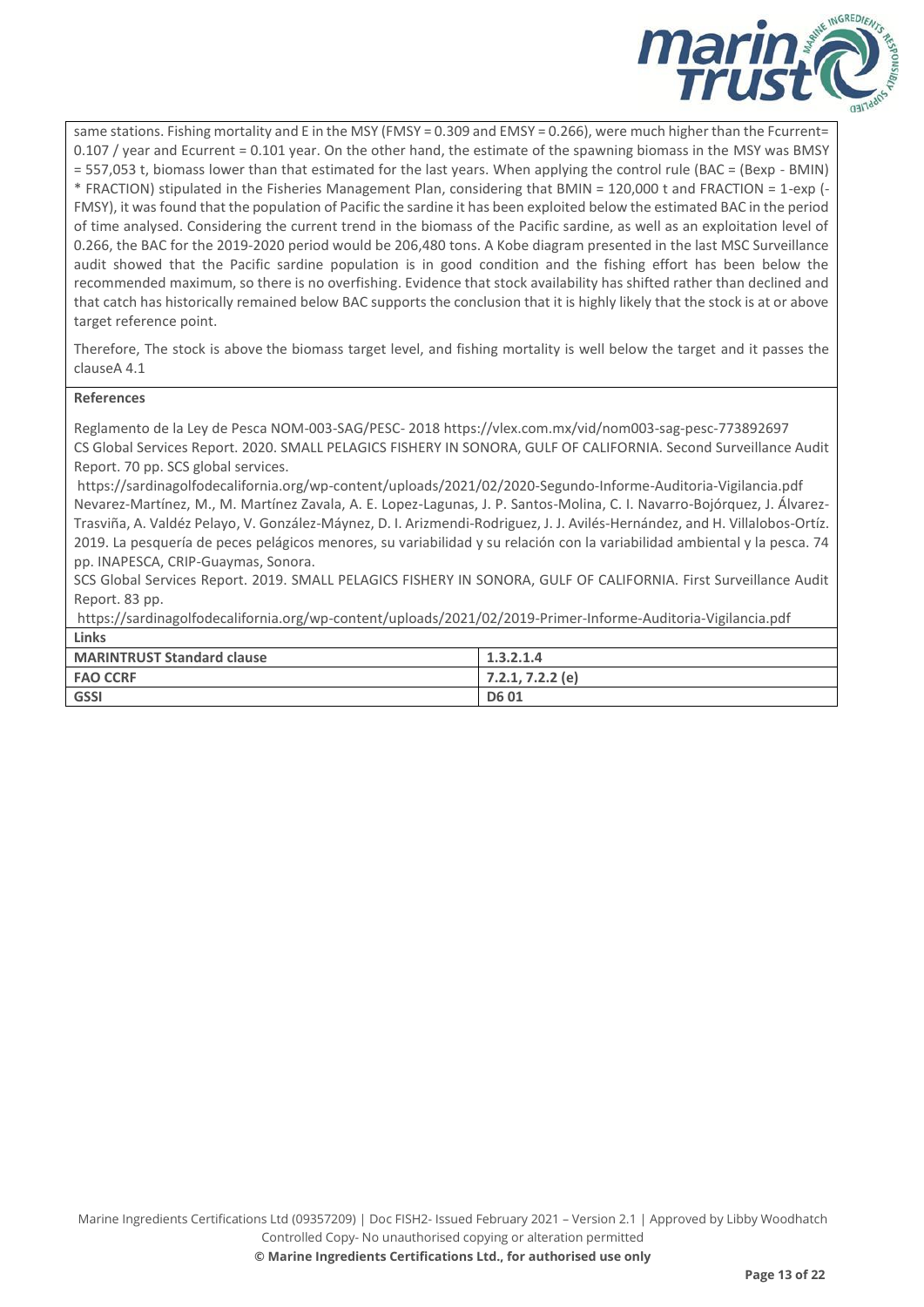

# CATEGORY C SPECIES

In a whole fish assessment, Category C species are those which make up less than 5% of landings, but which are subject to a species-specific management regime. In most cases this will be because they are a commercial target in a fishery other than the one under assessment.

Clause C1 should be completed for **each** Category C species. If there are no Category C species in the fishery under assessment, this section can be deleted. Where a species fails this Clause, it may be assessed as a Category D species instead, EXCEPT if there is evidence that it is currently below the limit reference point.

| <b>Species Name</b>                                         |                                                                                                            |  | <b>Mackerel, Scomber japonicus</b>                                                        |      |  |
|-------------------------------------------------------------|------------------------------------------------------------------------------------------------------------|--|-------------------------------------------------------------------------------------------|------|--|
| <b>Category C Stock Status - Minimum Requirements</b><br>C1 |                                                                                                            |  |                                                                                           |      |  |
|                                                             | C <sub>1.1</sub>                                                                                           |  | Fishery removals of the species in the fishery under assessment are included in the stock | Yes  |  |
|                                                             | assessment process, OR are considered by scientific authorities to be negligible.                          |  |                                                                                           |      |  |
|                                                             | The species is considered, in its most recent stock assessment, to have a biomass above the<br>C1.2<br>Yes |  |                                                                                           |      |  |
|                                                             | limit reference point (or proxy), OR removals by the fishery under assessment are considered by            |  |                                                                                           |      |  |
|                                                             | scientific authorities to be negligible.                                                                   |  |                                                                                           |      |  |
|                                                             |                                                                                                            |  | <b>Clause outcome:</b>                                                                    | Pass |  |

**C1.1 Fishery removals of the species in the fishery under assessment are included in the stock assessment process, OR are considered by scientific authorities to be negligible**.

The landing notification forms are provided and collected by regional offices of CONAPESCA. Data are processed and analysed by INAPESCA; results presented in official reports of fishery catch and effort. Landings data for Mackerel have been recorded since 1999. Mackerel present trends of variable abundance. Peaks appear to be on an approximate fiveyear cycle.



**Figure 2**. Landings of Pacific mackerel by fishery (1983-18). Landings in fishing year 2018 represent average values from 2013-17. Model ALT\_19 is based a single, combined (commercial and recreational) fishery. Source: NOAA 2019

Fishery removals of the species in the fishery under assessment are included in the stock assessment process and it PASSES the clause C1.1.

**C1.2 The species is considered, in its most recent stock assessment, to have a biomass above the limit reference point (or proxy), OR removals by the fishery under assessment are considered by scientific authorities to be negligible.**

The last stock assessment was carried out in 2019, in this assessment, the spawning stock biomass (SSB) time series along with 95% confidence intervals (CI) are presented in Figure below. The estimated SSB of Pacific mackerel decreased from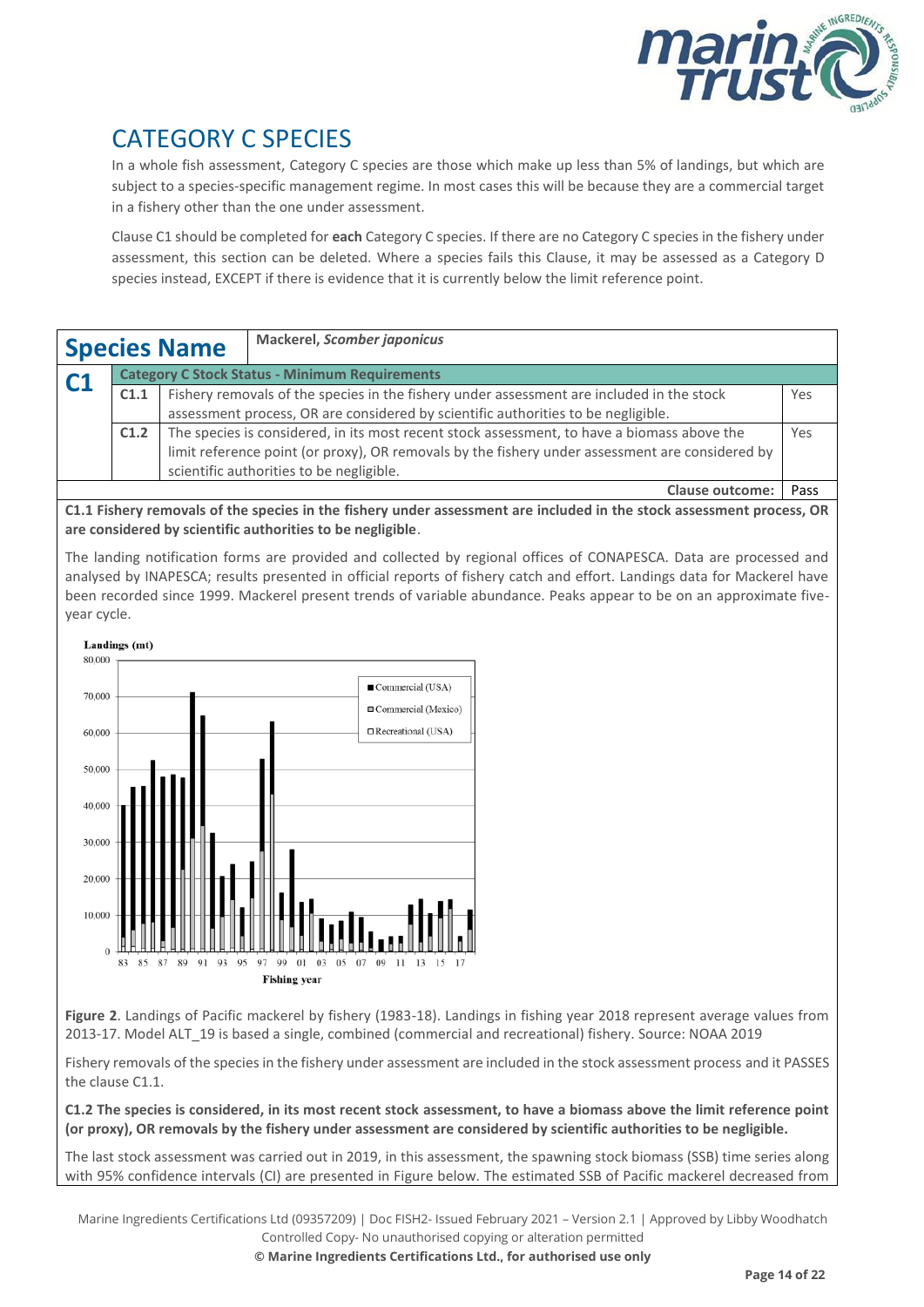





**Figure 3**. Estimated spawning stock biomass (female SSB, mt, top) and recruitment age-0 fish in 1,000s, bottom) time series with 95% CIs) for final base model ALT\_19. Solid dots represent virgin-unfished and forecast year (2020) estimates. Source: NOAA 2019.

The harvest control rules defined for 2021 are detailed in the table below:

**Table 1.** Pacific mackerel harvest control rules and associated management metrics for final base model ALT\_19: 2020-21 fishing year. Source: NOAA 2021.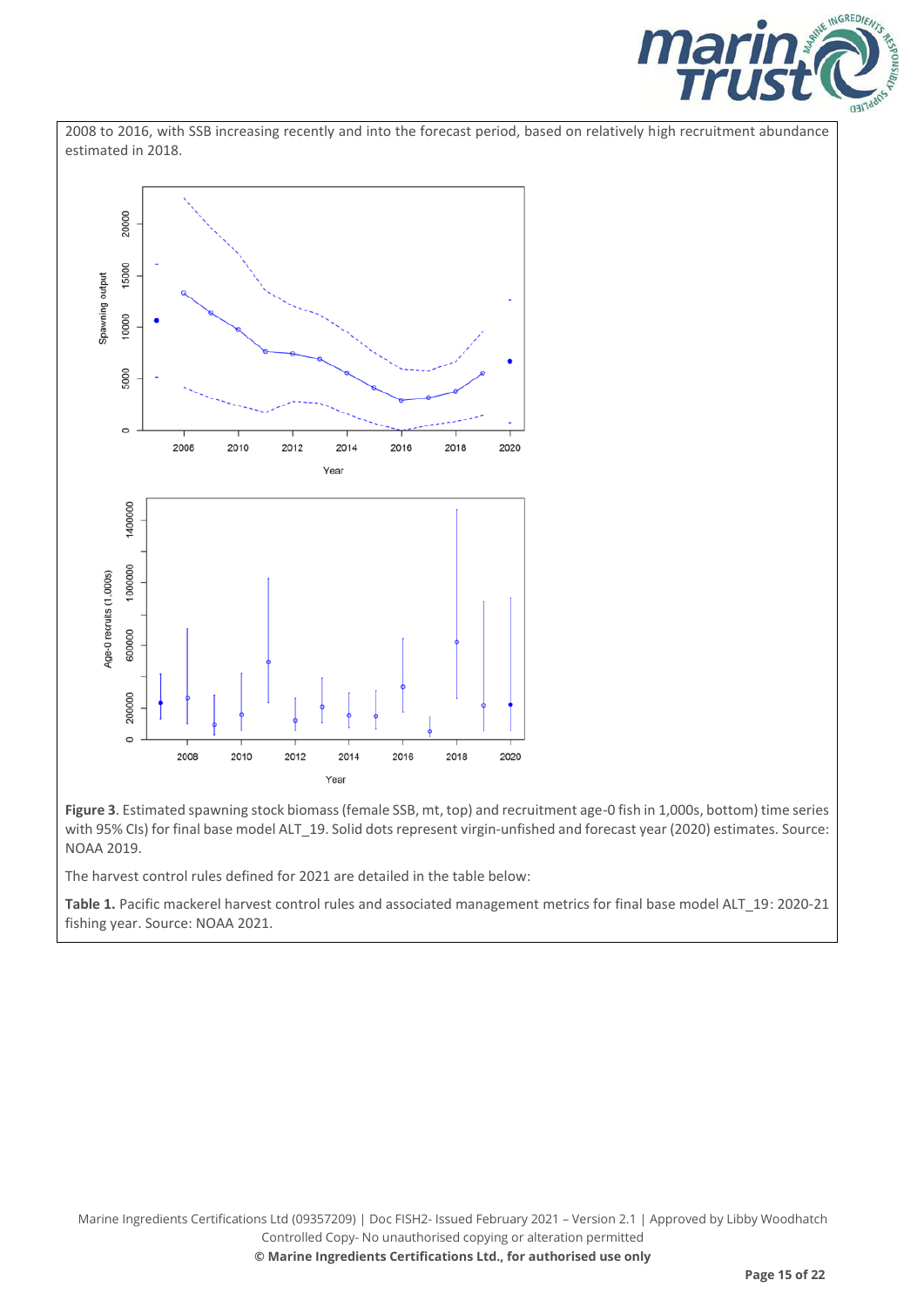

| <b>Harvest Control Rule Formulas</b>                  |             |                                    |       |       |       |
|-------------------------------------------------------|-------------|------------------------------------|-------|-------|-------|
| OFL = BIOMASS $* E_{\text{MSY}} *$ DISTRIBUTION       |             |                                    |       |       |       |
| $ABC = B IOMASS * BUFFERP-star * EMSY * DISTRIBUTION$ |             |                                    |       |       |       |
| $HG = (B IOMASS - CUTOFF) * EMSY * DISTRIBUTION$      |             |                                    |       |       |       |
| <b>Harvest Formula Parameters</b>                     |             |                                    |       |       |       |
| $B IOMASS$ (ages $1+$ , mt)                           | 56,058      |                                    |       |       |       |
| P-star                                                | 0.45        | 0.40                               | 0.35  | 0.30  | 0.25  |
| ABC Buffer(Tier 1 Sigma= $0.5$ )                      | 0.935 0.873 |                                    | 0.813 | 0.754 | 0.696 |
| ABC Buffer(Tier 2 Sigma= $1.0$ )                      | 0.874       | 0.762                              | 0.661 | 0.569 | 0.484 |
| $E_{\text{ MSY}}$                                     | 0.3         |                                    |       |       |       |
| CUTOFF (mt)                                           | 18,200      |                                    |       |       |       |
| <b>DISTRIBUTION (U.S.)</b>                            | 0.7         |                                    |       |       |       |
| <b>Harvest Control Rule Values (MT)</b>               |             |                                    |       |       |       |
| $OFL =$                                               | 11,772      |                                    |       |       |       |
| $ABCTier 1 =$                                         |             | 13,960 13,035 12,139 11,258 10,392 |       |       |       |
| $ABCTier 2 =$                                         |             | 13,050 11,377 9,869 8,496 7,227    |       |       |       |
| $HG =$                                                | 7,950       |                                    |       |       |       |

Since 2008 the landings have been below the HG/ACL, therefore the stock PASSES the clause C1.2.

**References**

Crone, P.R., Hill. K.T., Zwolinski, J.P., Kinney, M.J. 2019. Pacific mackerel (*Scomber japonicus*) stock assessment for U.S. management in the 2019-20 and 2020-21 fishing years. Pacific Fishery Management Council, Pacific Fishery Management Council, 7700 NE Ambassador Place, Suite 101, Portland, OR 97220. 112 p.

| Links                             |                     |  |  |  |
|-----------------------------------|---------------------|--|--|--|
| <b>MARINTRUST Standard clause</b> | 1222<br>J. <i>c</i> |  |  |  |
| <b>FAO CCRF</b>                   | 7.5.3               |  |  |  |
| <b>GSSI</b>                       | D.3.04, D5.01       |  |  |  |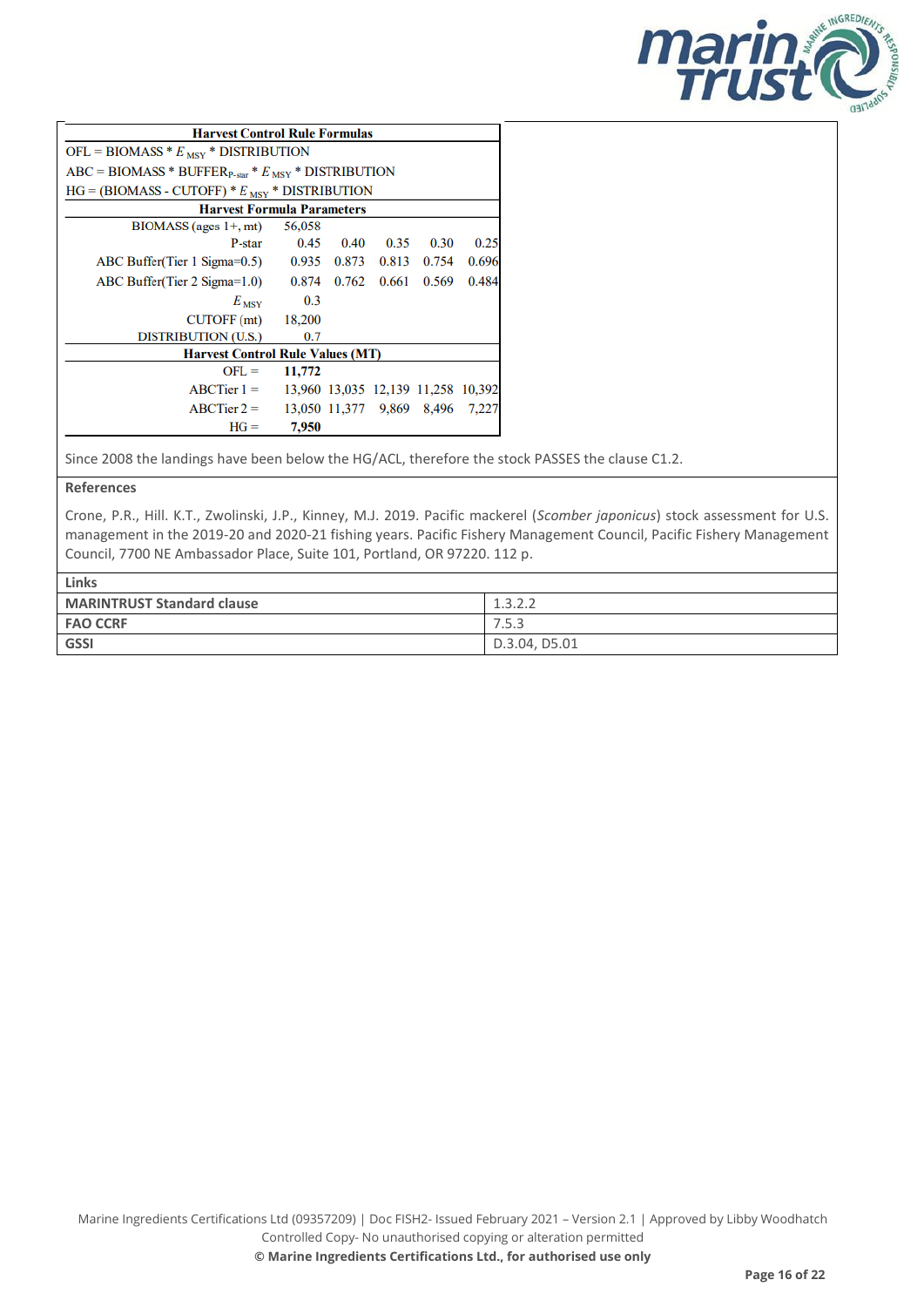

# CATEGORY D SPECIES

Category D species are those which make up less than 5% of landings and are not subject to a species-specific management regime. In the case of mixed trawl fisheries, Category D species may make up the majority of landings. The comparative lack of scientific information on the status of the population of the species means that a risk-assessment style approach must be taken.

| D1                | <b>Species Name</b>                                   | Californian anchovy, Anchoveta norteña, Engraulis mordax |                                                                                                               |                |  |
|-------------------|-------------------------------------------------------|----------------------------------------------------------|---------------------------------------------------------------------------------------------------------------|----------------|--|
|                   | <b>Productivity Attribute</b>                         | <b>Value</b>                                             | <b>Score</b>                                                                                                  |                |  |
|                   | Average age at maturity (years)                       |                                                          | 1.9                                                                                                           | $\mathbf{1}$   |  |
|                   | Average maximum age (years)                           | 6.9                                                      | 1                                                                                                             |                |  |
|                   | Fecundity (eggs/spawning)                             | 49,143<br>$[4,025-600,000]$                              | $\mathbf{1}$                                                                                                  |                |  |
|                   | Average maximum size (cm)                             |                                                          |                                                                                                               |                |  |
|                   | Average size at maturity (cm)                         |                                                          | 11.6                                                                                                          | $\mathbf 1$    |  |
|                   | Reproductive strategy                                 |                                                          | Non-guarders: open<br>water/substratum egg<br>scatterers                                                      | 1              |  |
|                   | Mean trophic level                                    | 3.1                                                      | 3                                                                                                             |                |  |
|                   |                                                       |                                                          | <b>Average Productivity Score</b>                                                                             | 1.28           |  |
|                   | <b>Susceptibility Attribute</b>                       |                                                          | Value                                                                                                         | <b>Score</b>   |  |
|                   | Overlap of adult species range with fishery           |                                                          | Between 25 to 50 % of the<br>stock                                                                            | $\overline{2}$ |  |
|                   | Distribution                                          |                                                          | Northeast Pacific: northern<br>Vancouver Island south to<br>San Lucas,<br>Cape<br>Baja<br>California, Mexico. | $\mathbf{1}$   |  |
|                   | Habitat                                               | Pelagic                                                  | 3                                                                                                             |                |  |
|                   | Depth range                                           |                                                          | $0 - 310$ m                                                                                                   | $\overline{2}$ |  |
|                   | Selectivity                                           |                                                          | Species 1 to 2 times mesh<br>sizes                                                                            | $\overline{2}$ |  |
|                   | Post-capture mortality                                |                                                          | Most dead                                                                                                     | 3              |  |
|                   |                                                       | <b>Average Susceptibility Score</b>                      | 2.33                                                                                                          |                |  |
|                   | <b>PSA Risk Rating (From Table D3)</b>                |                                                          |                                                                                                               | <b>PASS</b>    |  |
|                   |                                                       |                                                          | <b>Compliance rating</b>                                                                                      | <b>PASS</b>    |  |
| <b>References</b> | https://www.fishbase.se/summary/Engraulis-mordax.html |                                                          |                                                                                                               |                |  |

*Standard clauses 1.3.2.2*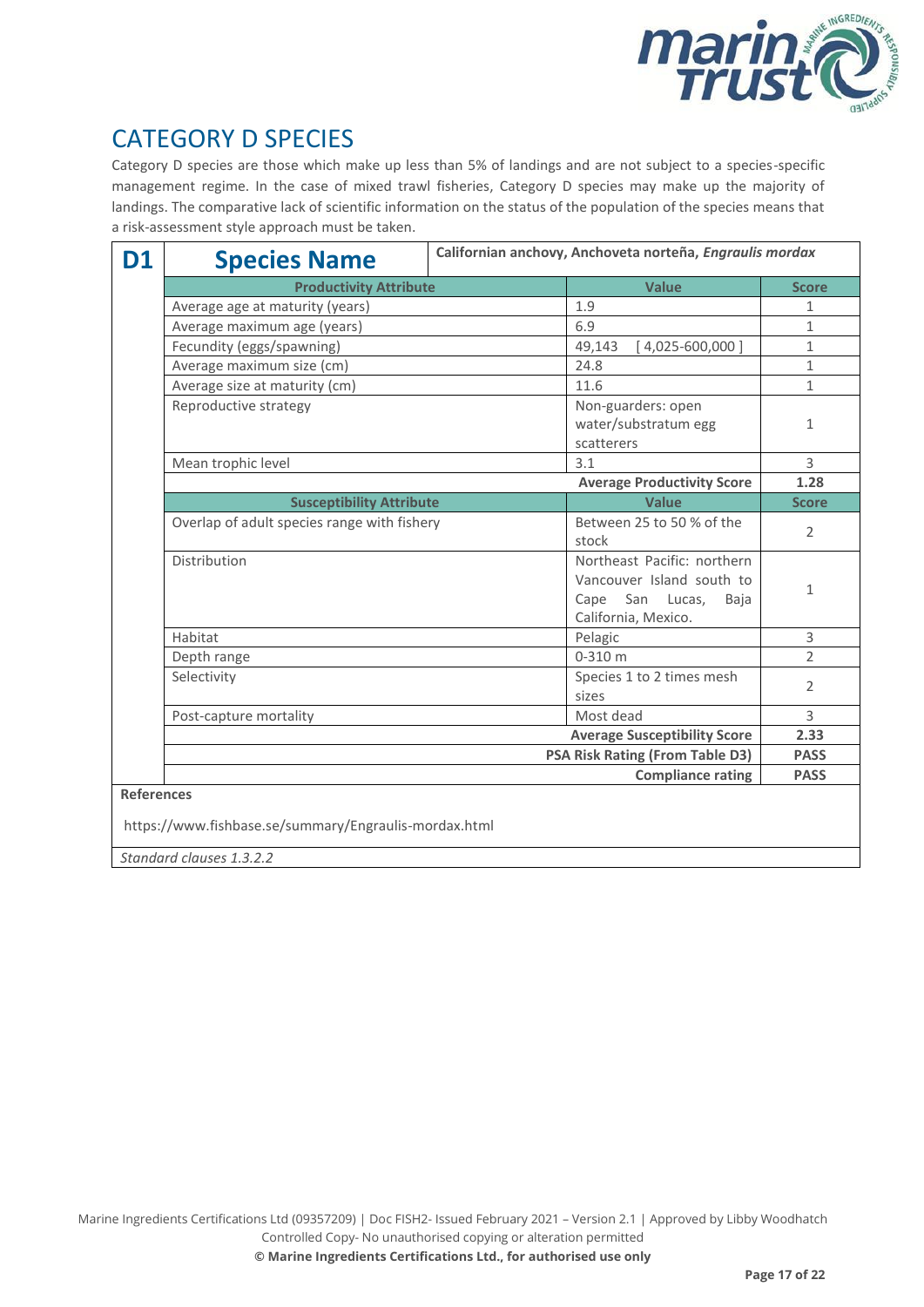

| D1                                                                                                            | <b>Species Name</b>                         | Bocona sardine, Cetengraulis mysticetus |                                                                                                                                                                                                      |                |  |  |
|---------------------------------------------------------------------------------------------------------------|---------------------------------------------|-----------------------------------------|------------------------------------------------------------------------------------------------------------------------------------------------------------------------------------------------------|----------------|--|--|
|                                                                                                               | <b>Productivity Attribute</b>               |                                         | <b>Value</b>                                                                                                                                                                                         | <b>Score</b>   |  |  |
|                                                                                                               | Average age at maturity (years)             |                                         | 0.6                                                                                                                                                                                                  | 1              |  |  |
|                                                                                                               | Average maximum age (years)                 |                                         | 2.1                                                                                                                                                                                                  | $\mathbf{1}$   |  |  |
|                                                                                                               | Fecundity (eggs/spawning)                   |                                         | No value                                                                                                                                                                                             | Not scored     |  |  |
|                                                                                                               | Average maximum size (cm)                   |                                         | 22                                                                                                                                                                                                   | 1              |  |  |
|                                                                                                               | Average size at maturity (cm)               |                                         | 10.9                                                                                                                                                                                                 | $\mathbf{1}$   |  |  |
|                                                                                                               | Reproductive strategy                       |                                         | Non-guarders: open water                                                                                                                                                                             | $\mathbf{1}$   |  |  |
|                                                                                                               | Mean trophic level                          |                                         | 2.5                                                                                                                                                                                                  | 1              |  |  |
|                                                                                                               |                                             |                                         | <b>Average Productivity Score</b>                                                                                                                                                                    | 1              |  |  |
|                                                                                                               | <b>Susceptibility Attribute</b>             |                                         | <b>Value</b>                                                                                                                                                                                         | <b>Score</b>   |  |  |
|                                                                                                               | Overlap of adult species range with fishery |                                         | >50%                                                                                                                                                                                                 | 3              |  |  |
|                                                                                                               | Distribution                                |                                         | Throughout region/global<br>distribution. Eastern Pacific:<br>southwestern coast of Baja<br>California, Mexico and from<br>the Gulf of California to<br>northern Peru (up to the Bay<br>of Sechura). | $\mathbf{1}$   |  |  |
|                                                                                                               | Habitat                                     |                                         | Pelagic                                                                                                                                                                                              | $\mathbf{1}$   |  |  |
|                                                                                                               | Depth range                                 |                                         | $0-32$ m                                                                                                                                                                                             | 3              |  |  |
|                                                                                                               | Selectivity                                 |                                         | 1 to 2 times mesh size                                                                                                                                                                               | $\overline{2}$ |  |  |
|                                                                                                               | Post-capture mortality                      |                                         | Most dead                                                                                                                                                                                            | 3              |  |  |
|                                                                                                               |                                             |                                         | <b>Average Susceptibility Score</b>                                                                                                                                                                  | 2.75           |  |  |
|                                                                                                               |                                             |                                         | <b>PSA Risk Rating (From Table D3)</b>                                                                                                                                                               | <b>PASS</b>    |  |  |
| <b>Compliance rating</b>                                                                                      |                                             |                                         |                                                                                                                                                                                                      |                |  |  |
| <b>References</b><br>https://www.fishbase.se/summary/Cetengraulis-mysticetus.html<br>Standard clauses 1.3.2.2 |                                             |                                         |                                                                                                                                                                                                      |                |  |  |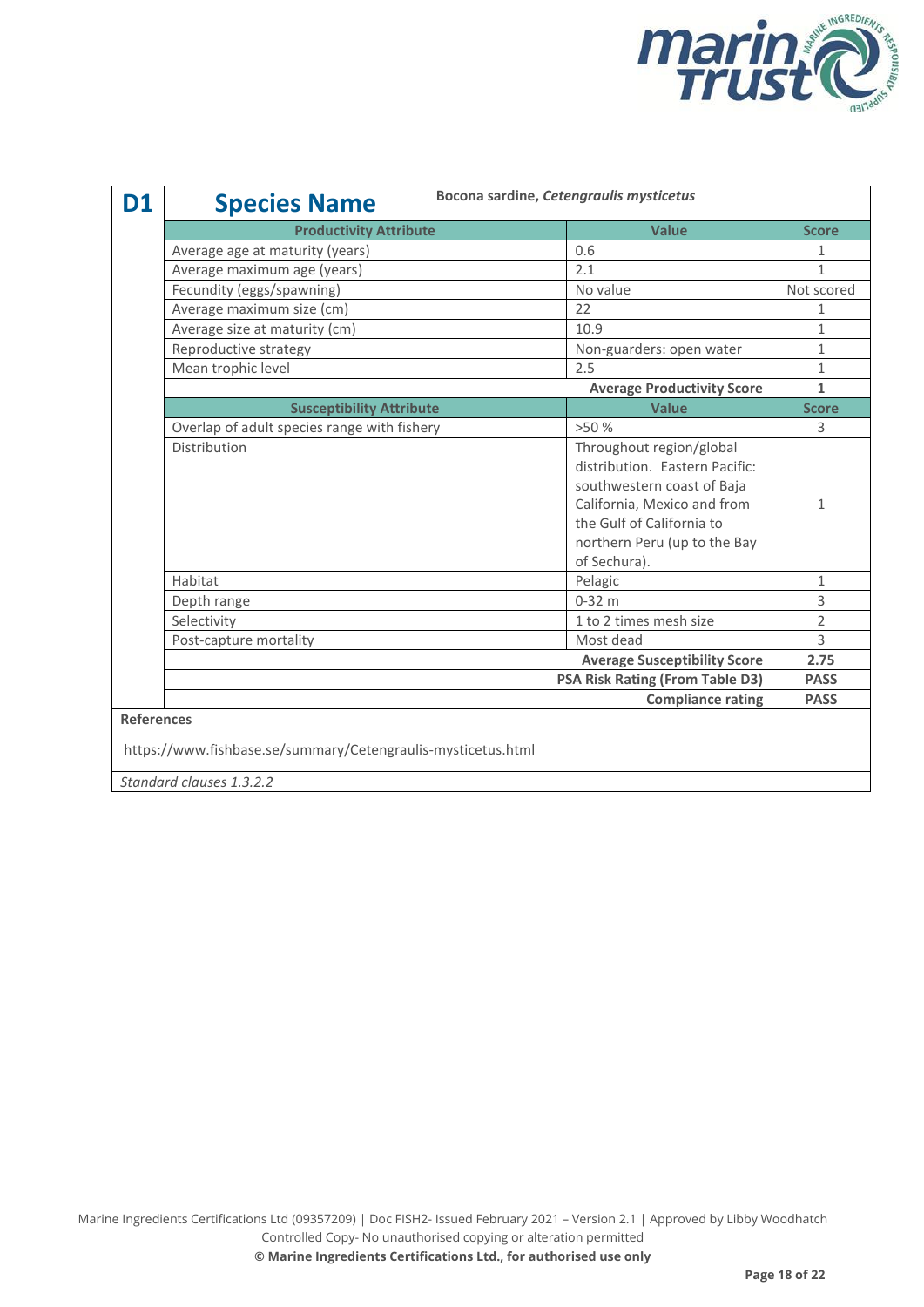

| D1 | <b>Species Name</b>                                  | Japanese sardine, Etrumeus teres ~ e. sardina |                                        |              |  |  |
|----|------------------------------------------------------|-----------------------------------------------|----------------------------------------|--------------|--|--|
|    | <b>Productivity Attribute</b>                        |                                               | <b>Value</b>                           | <b>Score</b> |  |  |
|    | Average age at maturity (years)                      |                                               | 0.5                                    | 1            |  |  |
|    | Average maximum age (years)                          |                                               | 1.7                                    | 1            |  |  |
|    | Fecundity (eggs/spawning)                            |                                               | No value                               | Not scored   |  |  |
|    | Average maximum size (cm)                            |                                               | 33                                     | 1            |  |  |
|    | Average size at maturity (cm)                        |                                               | 13.8                                   | 1            |  |  |
|    | Reproductive strategy                                |                                               | Non-guarders: open water               | 1            |  |  |
|    | Mean trophic level                                   |                                               | 3.6                                    | 3            |  |  |
|    |                                                      |                                               | <b>Average Productivity Score</b>      | 1.33         |  |  |
|    | <b>Susceptibility Attribute</b>                      |                                               | <b>Value</b>                           | <b>Score</b> |  |  |
|    | Overlap of adult species range with fishery          |                                               | $< 25 \%$                              |              |  |  |
|    | <b>Distribution</b>                                  |                                               | Throughout region                      | Not used     |  |  |
|    | Habitat                                              |                                               | Pelagic                                | Not used     |  |  |
|    | Depth range                                          |                                               | $0-125$ m                              | 3            |  |  |
|    | Selectivity                                          |                                               | 1 to 2 times mesh size                 | 2            |  |  |
|    | Post-capture mortality                               |                                               | Most dead                              | 3            |  |  |
|    |                                                      |                                               | <b>Average Susceptibility Score</b>    | 2.25         |  |  |
|    |                                                      |                                               | <b>PSA Risk Rating (From Table D3)</b> | <b>PASS</b>  |  |  |
|    |                                                      |                                               | <b>Compliance rating</b>               | <b>PASS</b>  |  |  |
|    | <b>References</b>                                    |                                               |                                        |              |  |  |
|    | https://www.fishbase.se/summary/Etrumeus-sadina.html |                                               |                                        |              |  |  |

*Standard clauses 1.3.2.2*

| D1                                                        | <b>Species Name</b>                         | Leatherjackets, Oligoplites sp.        |                                     |                          |  |
|-----------------------------------------------------------|---------------------------------------------|----------------------------------------|-------------------------------------|--------------------------|--|
|                                                           | <b>Productivity Attribute</b>               |                                        | <b>Value</b>                        | <b>Score</b>             |  |
|                                                           | Average age at maturity (years)             |                                        | 2.2                                 | 2                        |  |
|                                                           | Average maximum age (years)                 | 9.5                                    | $\mathbf{1}$                        |                          |  |
|                                                           | Fecundity (eggs/spawning)                   |                                        | No value                            |                          |  |
|                                                           | Average maximum size (cm)                   |                                        | 58.1                                | $\mathbf{1}$             |  |
|                                                           | Average size at maturity (cm)               |                                        | 32.1                                | $\overline{2}$           |  |
|                                                           | Reproductive strategy                       |                                        | Egg scatterers                      | $\mathbf{1}$             |  |
|                                                           | Mean trophic level                          |                                        | 4.3                                 | 3                        |  |
|                                                           |                                             |                                        | <b>Average Productivity Score</b>   | 1.66                     |  |
|                                                           | <b>Susceptibility Attribute</b>             |                                        | <b>Value</b>                        | <b>Score</b>             |  |
|                                                           | Overlap of adult species range with fishery | Not scored                             |                                     |                          |  |
|                                                           | Distribution                                | Globally                               | 1                                   |                          |  |
|                                                           | Habitat                                     |                                        | Muddy sandy                         | 3                        |  |
|                                                           | Depth range                                 |                                        | $0-50$ m                            | $\overline{\phantom{a}}$ |  |
|                                                           | Selectivity                                 |                                        | >2 times mesh size                  | 3                        |  |
|                                                           | Post-capture mortality                      |                                        | Most retained                       | 3                        |  |
|                                                           |                                             |                                        | <b>Average Susceptibility Score</b> | 2.5                      |  |
|                                                           |                                             | <b>PSA Risk Rating (From Table D3)</b> | <b>PASS</b>                         |                          |  |
|                                                           | <b>Compliance rating</b>                    |                                        |                                     |                          |  |
| <b>References</b><br>https://www.fishbase.de/summary/1001 |                                             |                                        |                                     |                          |  |

*Standard clauses 1.3.2.2*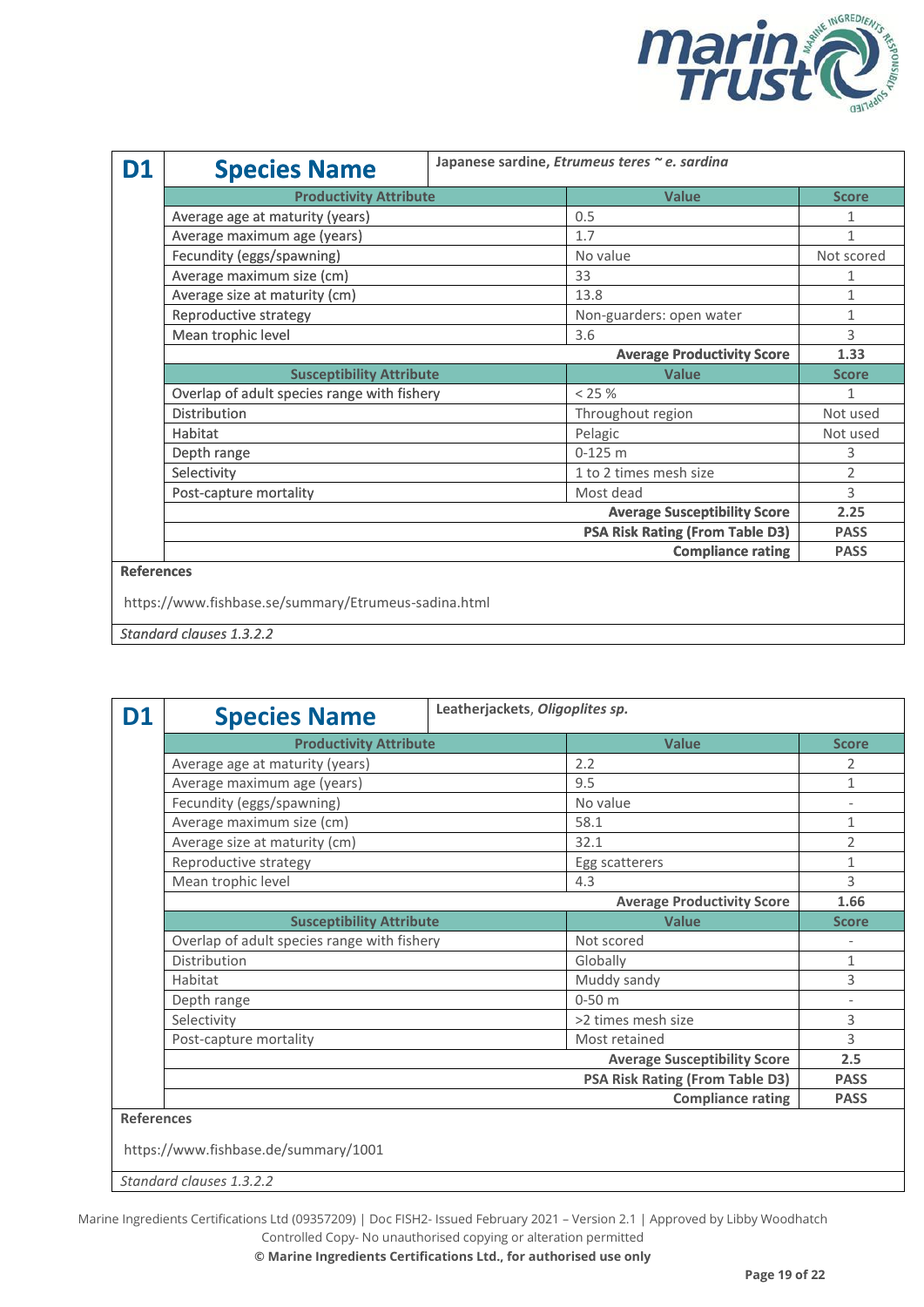

# Table D2 - Productivity / Susceptibility attributes and scores.

| <b>Productivity attributes</b>  | Low productivity/<br><b>High risk</b>                                  | <b>Medium productivity/</b><br><b>Medium risk</b> | <b>High productivity/</b><br>Low risk |
|---------------------------------|------------------------------------------------------------------------|---------------------------------------------------|---------------------------------------|
|                                 | Score 3                                                                | Score 2                                           | Score 1                               |
| Average age at maturity (years) | >4                                                                     | $2$ to $4$                                        | <2                                    |
| Average maximum age (years)     | >30                                                                    | 10 to 30                                          | <10                                   |
| Fecundity (eggs/spawning)       | < 1000                                                                 | 1 000 to 10 000                                   | >10 000                               |
| Average maximum size (cm)       | >150                                                                   | 60 to 150                                         | <60                                   |
| Average size at maturity (cm)   | >150                                                                   | 30 to 150                                         | $30$                                  |
| Reproductive strategy           | Live bearer, mouth<br>brooder or<br>significant parental<br>investment | Demersal spawner<br>"berried"                     | Broadcast spawner                     |
| Mean trophic level              | >3.25                                                                  | $2.5 - 3.25$                                      | 2.5                                   |

| <b>Susceptibility attributes</b> |    | <b>High susceptibility/</b><br><b>High risk</b>         | <b>Medium susceptibility/</b><br><b>Medium risk</b>                                                                         | Low susceptibility/<br>Low risk                                                                                       |                                                                                                                          |  |
|----------------------------------|----|---------------------------------------------------------|-----------------------------------------------------------------------------------------------------------------------------|-----------------------------------------------------------------------------------------------------------------------|--------------------------------------------------------------------------------------------------------------------------|--|
|                                  |    |                                                         | Score 3                                                                                                                     | Score 2                                                                                                               | Score 1                                                                                                                  |  |
| Availability                     |    | 1) Overlap of<br>adult species<br>range with<br>fishery | >50% of stock occurs<br>in the area fished                                                                                  | Between 25% and 50%<br>of the stock occurs in<br>the area fished                                                      | <25% of stock occurs in<br>the area fished                                                                               |  |
|                                  | 2) | <b>Distribution</b>                                     | Only in the country/<br>fishery                                                                                             | Limited range in the<br>region                                                                                        | Throughout region/<br>global distribution                                                                                |  |
| Encounterability                 | 1) | Habitat                                                 | Habitat preference of<br>species make it highly<br>likely to encounter trawl<br>gear (e.g. demersal,<br>muddy/sandy bottom) | Habitat preference of<br>species make it<br>moderately likely to<br>encounter trawl gear<br>(e.g. rocky bottom/reefs) | Depth or distribution of<br>species make it unlikely<br>to encounter trawl gear<br>(e.g. epi-pelagic or<br>meso-pelagic) |  |
|                                  | 2) | Depth range                                             | High overlap with trawl<br>fishing gear (20 to 60 m<br>depth)                                                               | Medium overlap with<br>trawl fishing gear<br>(10 to 20 m depth)                                                       | Low overlap with trawl<br>fishing gear (0 to 10 m,<br>>70 m depth)                                                       |  |
| Selectivity                      |    |                                                         | Species >2 times mesh<br>size or up to 4 m<br>length                                                                        | Species 1 to 2 times<br>mesh size or 4 to 5 m<br>length                                                               | Species <mesh or<br="" size="">&gt;5 m length</mesh>                                                                     |  |
| Post capture<br>mortality        |    |                                                         | Most dead or retained<br>Trawl tow >3 hours                                                                                 | Alive after net hauled<br>Trawl tow 0.5 to 3 hours                                                                    | Released alive<br>Trawl tow <0.5 hours                                                                                   |  |

Note: Availability 2 is only used when there is no information for Availability 1; the most conservative score between Encounterability 1 and 2 is used.

Marine Ingredients Certifications Ltd (09357209) | Doc FISH2- Issued February 2021 – Version 2.1 | Approved by Libby Woodhatch Controlled Copy- No unauthorised copying or alteration permitted **© Marine Ingredients Certifications Ltd., for authorised use only**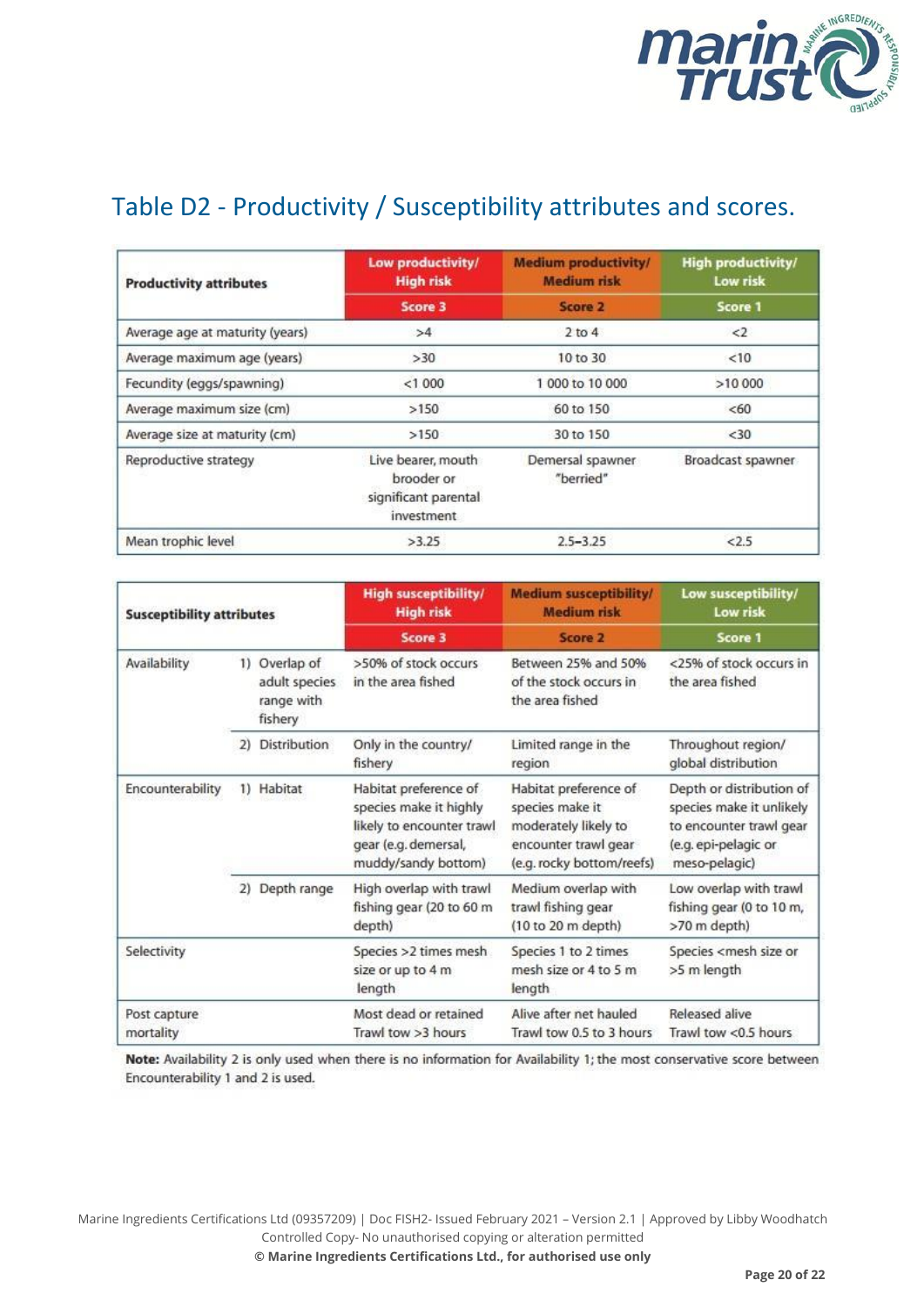

| D <sub>3</sub>              |               | <b>Average Susceptibility Score</b> |                 |                 |
|-----------------------------|---------------|-------------------------------------|-----------------|-----------------|
|                             |               | $1 - 1.75$                          | $1.76 - 2.24$   | $2.25 - 3$      |
| <b>Average Productivity</b> | $1 - 1.75$    | <b>PASS</b>                         | <b>PASS</b>     | <b>PASS</b>     |
| <b>Score</b>                | $1.76 - 2.24$ | <b>PASS</b>                         | <b>PASS</b>     | <b>TABLE D4</b> |
|                             | $2.25 - 3$    | <b>PASS</b>                         | <b>TABLE D4</b> | <b>TABLE D4</b> |

| D4                                                                                                                                                                       |                                                                                     | <b>Species Name</b>                                                                                    |                |  |  |  |  |
|--------------------------------------------------------------------------------------------------------------------------------------------------------------------------|-------------------------------------------------------------------------------------|--------------------------------------------------------------------------------------------------------|----------------|--|--|--|--|
|                                                                                                                                                                          | <b>Impacts On Species Categorised as Vulnerable by D1-D3 - Minimum Requirements</b> |                                                                                                        |                |  |  |  |  |
|                                                                                                                                                                          | D4.1                                                                                | The potential impacts of the fishery on this species are considered during the management              |                |  |  |  |  |
|                                                                                                                                                                          |                                                                                     | process, and reasonable measures are taken to minimise these impacts.                                  |                |  |  |  |  |
|                                                                                                                                                                          | D4.2                                                                                | There is no substantial evidence that the fishery has a significant negative impact on the<br>species. |                |  |  |  |  |
| Outcome:                                                                                                                                                                 |                                                                                     |                                                                                                        |                |  |  |  |  |
|                                                                                                                                                                          |                                                                                     |                                                                                                        |                |  |  |  |  |
| Evidence                                                                                                                                                                 |                                                                                     |                                                                                                        |                |  |  |  |  |
| D4.1: The potential impacts of the fishery on this species are considered during the management process, and<br>reasonable measures are taken to minimise these impacts. |                                                                                     |                                                                                                        |                |  |  |  |  |
| D4.2 There is no substantial evidence that the fishery has a significant negative impact on the species.                                                                 |                                                                                     |                                                                                                        |                |  |  |  |  |
| <b>References</b>                                                                                                                                                        |                                                                                     |                                                                                                        |                |  |  |  |  |
| Links                                                                                                                                                                    |                                                                                     |                                                                                                        |                |  |  |  |  |
|                                                                                                                                                                          |                                                                                     | <b>MARINTRUST Standard clause</b>                                                                      | 1.3.2.2, 4.1.4 |  |  |  |  |
| <b>FAO CCRF</b>                                                                                                                                                          |                                                                                     |                                                                                                        | 7.5.1          |  |  |  |  |
| <b>GSSI</b>                                                                                                                                                              |                                                                                     |                                                                                                        | D.5.01         |  |  |  |  |